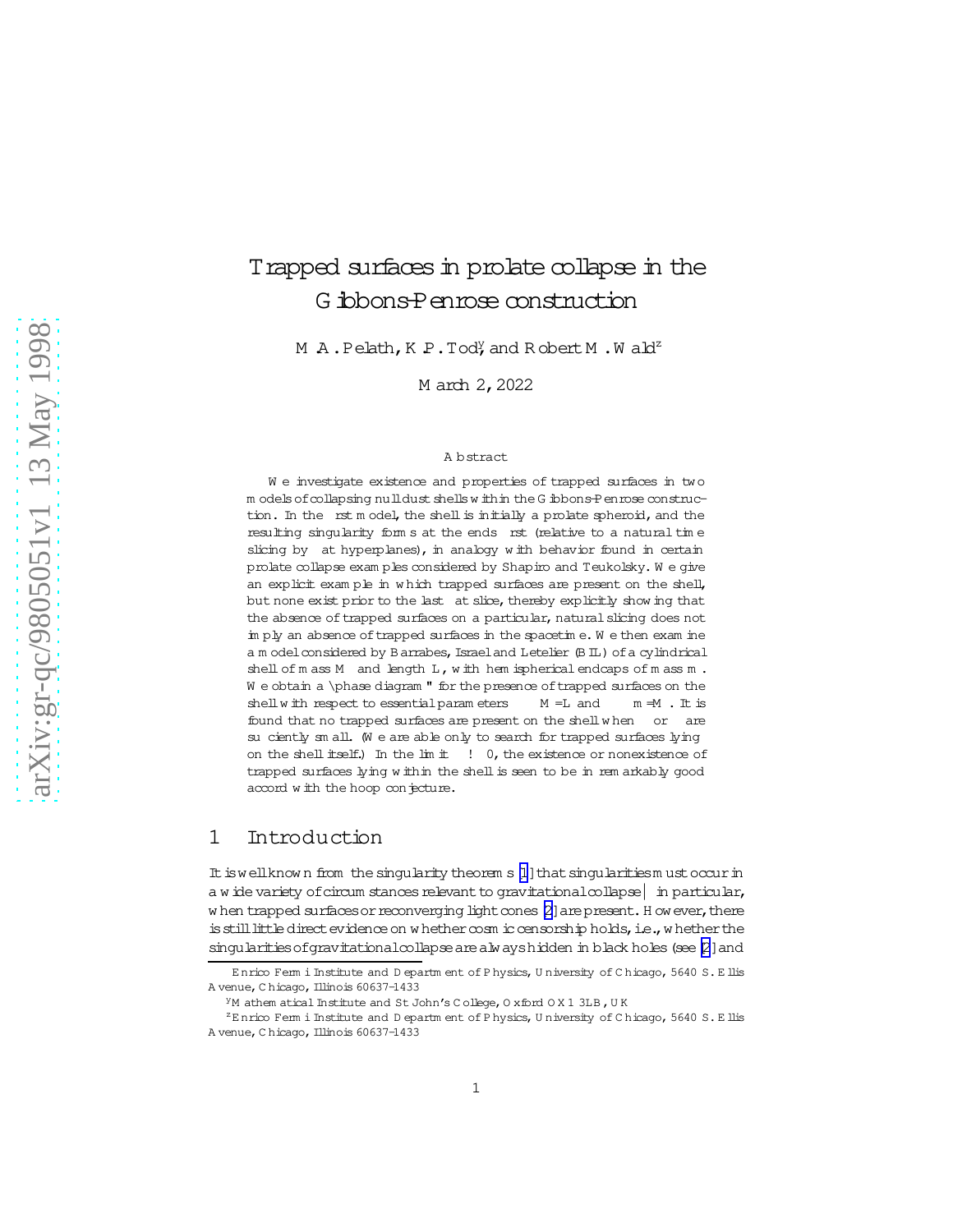[\[3\]](#page-20-0) for recent review s). M uch of our know ledge of what occurs in gravitational collapse is based upon the analysis of spherically symmetric models and their linearized perturbations. W ithout results from other models, we cannot know which features m ight be shared by  $|$  and which absent from  $|$  general kinds of collapse.

It has been suggested by a num ber of authors that highly prolate gravitational collapse m ay be of a qualitatively dierent character from spherical collapse (see, e.g. [\[4\]](#page-20-0)). An explicit statem ent of this view has been expressed in the  $\hbox{ho}$  conjecture" [\[5](#page-20-0)]:

H orizons form w hen and only w hen a m ass M gets compacted into a region whose circum ference in  $EVERY$  direction is  $C \begin{array}{c} 4 & M \end{array}$  .

The intended interpretation of this statem ent is that a distribution of matter that is elongated in one dim ension but is suciently narrow in the other dim ensions m ight be expected to collapse w ithout the creation of a event horizon, so that any singularity that form ed would be  $\n$ aked". H owever, there are serious di culties in giving a precise statem ent of the hoop conjecture, both in de ning the  $\mathcal{L}$  one would want to include concentrations of gravitational energy, for which there is no localde nition  $|$  and the \circum ference"  $|$  which always can be m ade arbitrarily sm all if no choice of spacelike slicing is specied.

N evertheless, num erical sim ulations by Shapiro and Teukolsky [\[6](#page-21-0)] of the collapse ofa collisionless gas cloud appeared to lend support to the hoop conjecture. For a su ciently prolate cloud, a singularity was found to form (after w hich point the num ericalevolution could not be continued) but no trapped surfaces were found prior to the singularity on the fam ily ofm axim alhypersurfaces they used for their time evolution.

Barrabes, Israeland Letelier [\[7\]](#page-21-0) considered a sim ple analytic counterpart of the Shapiro-Teukolsky exam ples w ithin the G ibbons-Penrose construction (see below). This m odel consists of an imploding shell of photons (null dust) in the shape of a cylinder w ith hem isphericalendcaps and w ith piecew ise uniform m assenergy density. They found,  $\sin$  ilarly, that given a xed am ount of m atter, if the cylindrical portion of the shell is m ade long enough (i.e. suciently prolate), the 2-surfaces form ed by the intersection of the shell with at hyperplanes of the M inkow ski region interior to the shell are never trapped at any stage of collapse.

H ow ever, in both the num erical and analytic m odels, the conclusion that no trapped surfaces exist relies on a specic choice oftim e slicing. Indeed, as a counterargum ent to the Shapiro-Teukolsky result, W ald and Iyer  $[8]$  $[8]$  proved that even in Schwarzschild spacetim e, it is possible to choose a (highly non-spherical) time slice which comes arbitrarily close to the singularity, yet for which no trapped surfaces are found to its past. T his exam ple explicitly dem onstrates that the absence of trapped surfaces in a particular time slicing does not establish the absence of trapped surfaces in the spacetime. N evertheless, the slicing in  $[8]$  is rather contrived, and it is far from clear that anything sim ilar to this is occurring in the Shapiro-Teukolsky exam ples.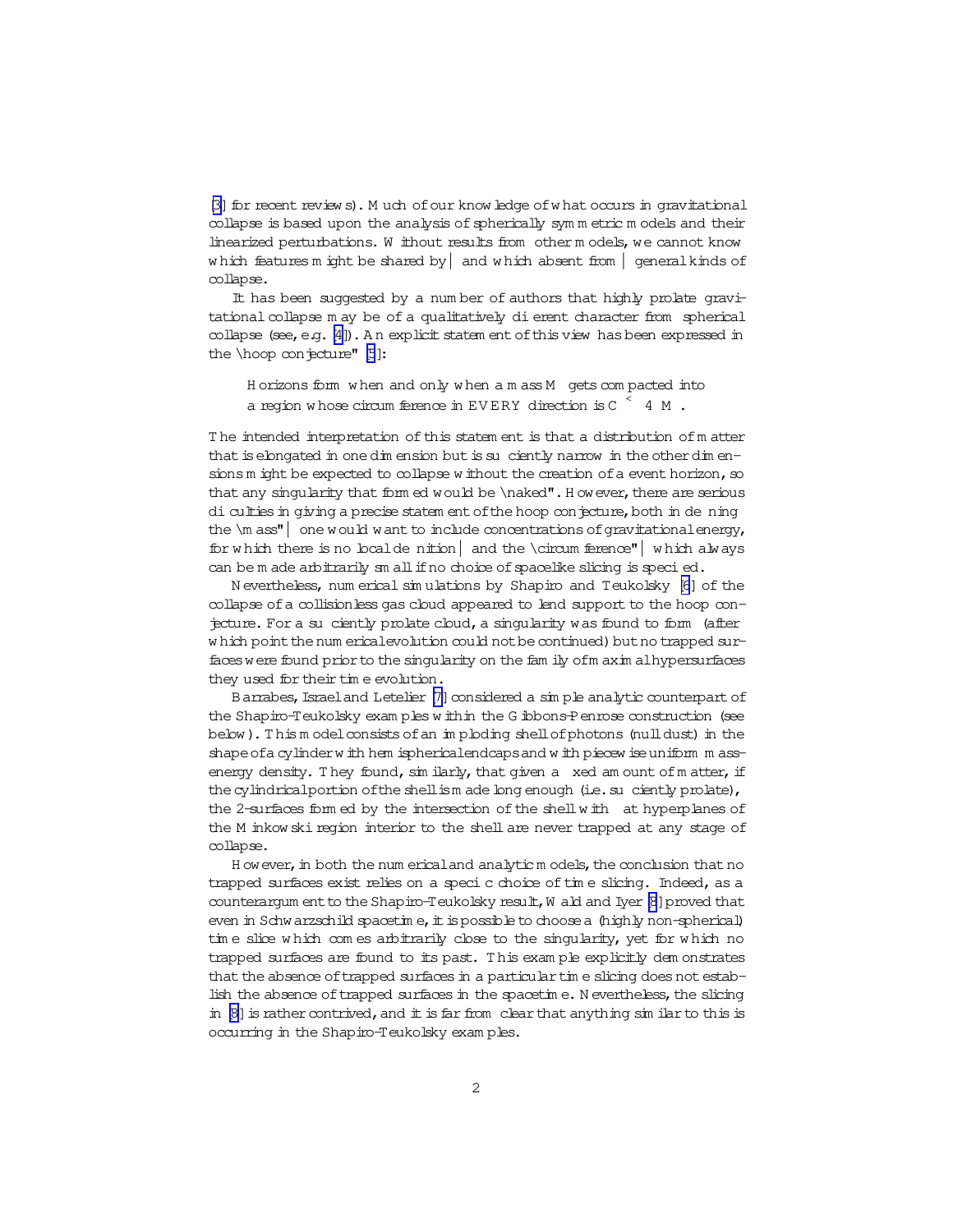The m ain purpose of this paper is to investigate the existence and properties of trapped surfaces in highly prolate collapse in the context of spacetime m odels produced by the G ibbons-Penrose construction. T he G ibbons-Penrose spacetim es contain im ploding shells of  $null$  dust, w ith the region of spacetime interior to the shell being at. These models have the advantage that it is relatively easy to search for trapped surfaces lying on (or, m ore precisely, innitesim ally outside of) the collapsing shell. Unfortunately, in thesem odels, the spacetim e outside of the shell is not explicitly known, so one cannot determ ine the existence or properties of trapped surfaces lying at a nite distance outside ofthe shell.

In section 2, we review the G ibbons-Penrose construction. In section 3, we exam ine the collapse of an initially prolate spheroidal shell. We obtain an explicit example previously suggested in  $[9]$  in which, in the natural at hyperplane tim e slicing in the region interior to the shell, the singularity form s at the poles before any trapped surface has nished form ing along the equator. Thus, a num erical code using this natural time coordinate which would halt at the time the singularity begins to form  $|$  would not nd any trapped surfaces on the shell. N evertheless, in the fully evolved spacetim e, trapped surfaces do occur on the shell. Thus, this exam ple explicitly displays the behavior closely analogous to that constructed in  $[8]$ , but does so in the context of prolate collapse w ith a natural choice of time slicing.

In section 4, we re-exam ine the Barrabes-Israel-Letelier (BIL) model of a collapsing cylindrical shell w ith hem ispherical endcaps, in the case w here  $=$  $M = L < 1=8$ , where M is the m ass of the cylinder and L its length. B IL showed that in this case, none of the 2-surfaces form ed by the intersection of the shell w ith the at hyperplanes of the interior region are trapped surfaces. Here, we search for trapped surfaces on the shellw hich do not lie in these hyperplanes. We present a \phase diagram " for the the presence or absence oftrapped surfaces as a function of the essential scale-invariant param eters and  $m \neq M$ , where m the m ass of each endcap. We nd that no trapped surfaces are present on the shell for or suciently sm all (although we expect that trapped surfaces w ill be present outside of the shell in allcases). W e nd that the existence or nonexistence of trapped surfaces lying on the shell is in rem arkably good agreem entw ith w hat would be expected from the hoop conjecture.

# 2 T he G ibbons-P enrose construction

T he G ibbons-Penrose construction considers a thin shellofm atter collapsing inw ard at the speed of light from past null in nity. The trajectory of the shell describes a null hypersurface N w hich divides the spacetime into two regions: the interior, w hich is M inkow ski, and the exterior, w hich is not at and generally contains gravitational radiation. Singularities form where the null hypersurface develops caustics.

The construction is completely specied by two functions, one de ning the shape of the collapsing shell, and one de ning its (distributional) m ass density.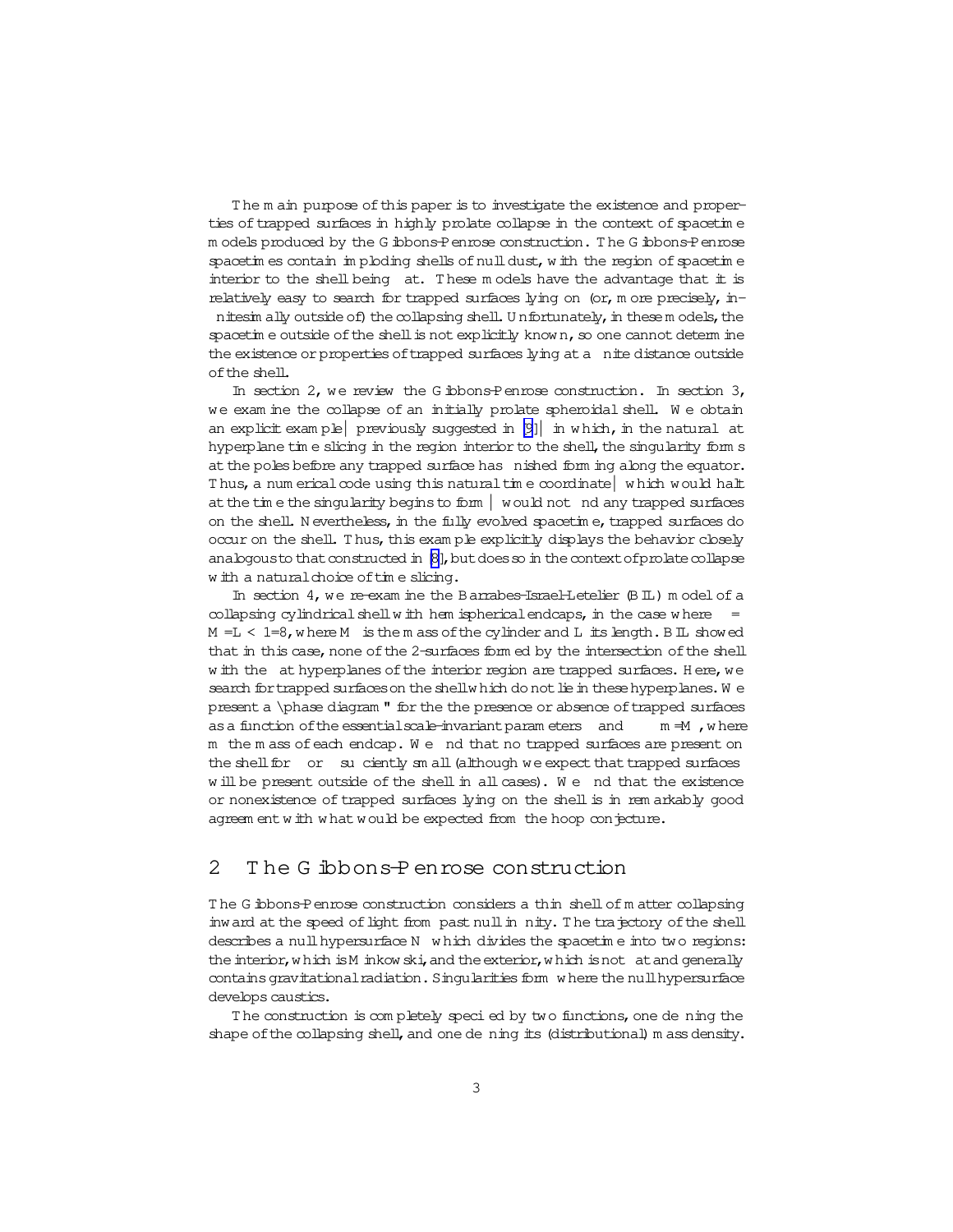<span id="page-3-0"></span>The degrees of freedom associated with the shape correspond to a choice of 2surface S (T) in the hyperplanet = T of M inkow skispacetime. The hypersurface N is then generated by the ingoing norm aloull geodesics through  $S(T)$ . We restrict to the case where  $S(T)$  is convex, so that no caustics appear to the past of our initial time. The  $\initial$ <sup>n</sup> m ass density (T) can be chosen to be any non-negative function on S (T). The m ass density is then extended to the whole of N by the conservation equation.

One can then, in principle, go about searching for trapped surfaces in the spacetime. In general, this, of course, requires solving E instein's equations in the region of interest. The great advantage of the G ibbons-P enrose construction is that as long as one focuses attention on surfaces in nitesimally outside  $N$ , one need not know anything about the spacetime outside N; that is, given some candidate compact 2-surface in  $N$ , we can determine whether it is trapped w ithout ever solving for the exterior spacetime. The expansion of futuredirected, outgoing null geodesics norm alto the 2-surface, just before they cross the shell, is  $[10]$ 

$$
in side = Tr L \tag{1}
$$

where L is the extrinsic curvature of the 2-surface under its embedding in M inkow ksi spacetime, with respect to outgoing null norm als. Just outside the shell, we have

$$
outside = inside + ()_{matter} \qquad (2)
$$

where, by integrating the Raychaudhuri equation [11] across the shell (so that only the distributional source term contributes), we nd that

$$
(\t)_{\text{matter}} = 8 \t\t(3)
$$

Thus, the 2-surface is trapped if

$$
Tr L < 8 \tag{4}
$$

everywhere on the surface.

The project is further simplied if one looks instead for an outer marginallytrapped surface M TS), i.e. a compact 2-surface for which the expansion of future-directed outgoing null norm als is everywhere zero. By an argum ent sim ilar to one given in [1] for trapped surfaces lying in a spacelike hypersurface, if N contains trapped surfaces, then the outer boundary of the region containing the trapped surfaces is an MTS. The absence of an outer m arginally-trapped surface on N thus in plies the absence of trapped surfaces on N.

The advantage of searching for M TS's is that a M TS satis es the equation

$$
Tr L = 8 \tag{5}
$$

rather than an inequality. Thus, rather than attempt to explore the myriad of possibilities for where trapped surfaces m ight occur, one studies eq. (5) and attem pts to determ ine if any global solutions exist.

In the following, we narrow our search for trapped surfaces in the whole spacetime to the search for M TS's conned to the null hypersurface N.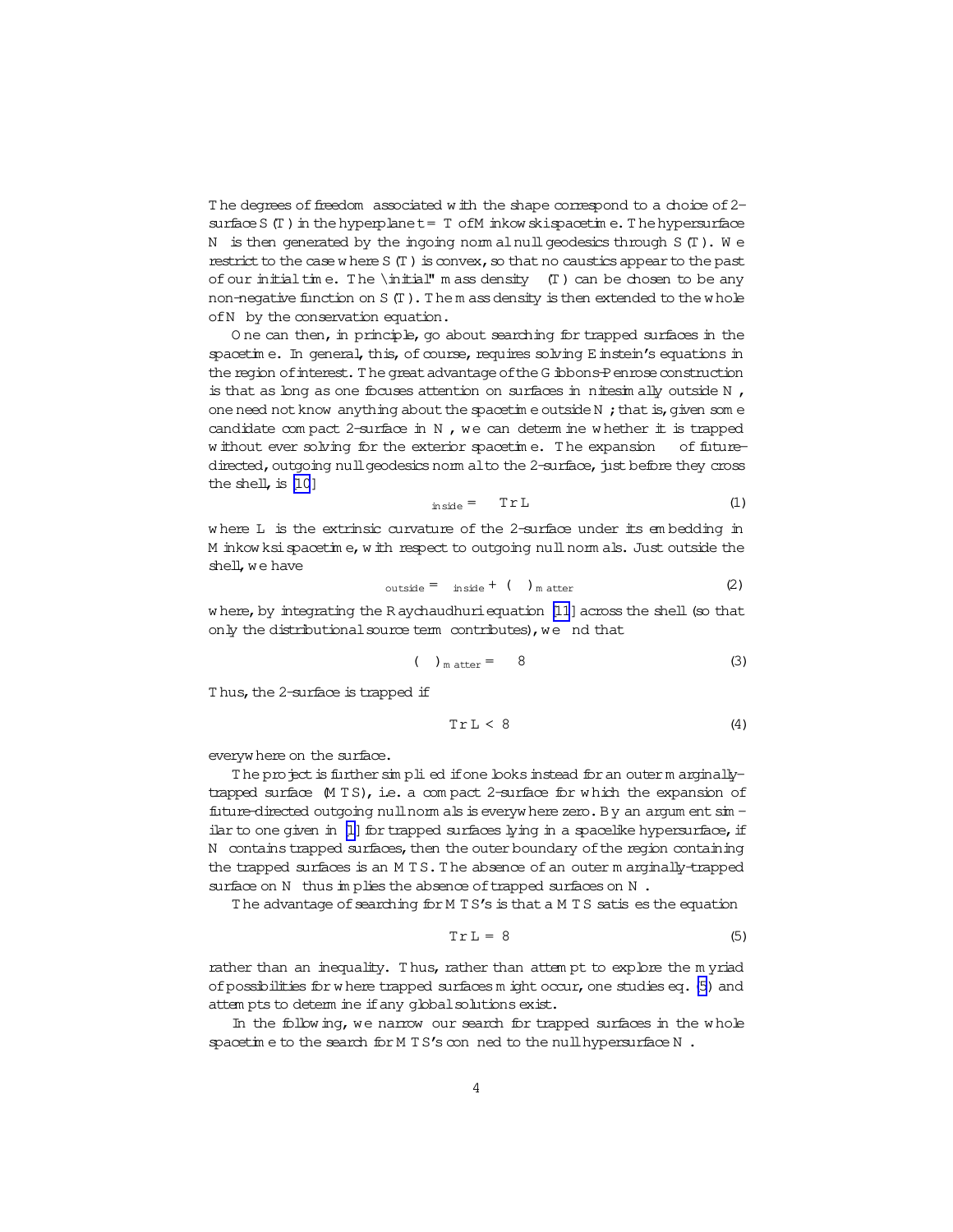#### <span id="page-4-0"></span>The collapsing spheroid 3

We now consider the collapse of a prolate ellipsoid in the G ibbons-Penrose construction. We choose M inkow ski coordinates  $(t; x; y; z)$  in what will be the interior of N, and specify the initial shape  $S_0$  at  $t = 0$  to be an axisymmetric ellipsoid (i.e., a spheroid)

$$
x \quad ; \quad ) = (0; \text{asin} \quad \cos \quad ; \text{asin} \quad \sin \quad ; \text{b} \cos \quad )
$$

$$
2 [0; ]; 2 [0;2) \tag{7}
$$

where  $a < b$  so that the spheroid is prolate. Following the ingoing null norm als forward and backward in time yields the form of N,

x (t; ; ) = t; a 
$$
\frac{bt}{E}
$$
 sin cos ; a  $\frac{bt}{E}$  sin sin ; b  $\frac{at}{E}$  cos  
(8)

w here

$$
E ( ) = a2 cos2 + b2 sin2
$$
 (9)

Them etric induced on the intersection of N w ith the hyperplanes of constant  $\tt t$  is  $\sim$  $\sim$ 

$$
ds^{2} = 1 \quad \frac{abt}{E^{3-2}}^{2} E d^{2} + a^{2} 1 \quad \frac{bt}{aE^{1-2}}^{2} \sin^{2} d^{2} \qquad (10)
$$

This metric becomes truly singular when the quantities in parentheses become zero. This is just the condition that t is equal to a principal radius of curvature of the initial spheroid, where these radii of curvature are given by

$$
R_1^1 = 1 \tbinom{}{}{}{}{}{}{}{}{}{}{}{}{}_{\mathcal{E}} \frac{ab}{E_3^3 = 2} \tbinom{}{}{}{}{}{}{}{}{}{}{}{}{}{}{}_{\mathcal{E}} \tbinom{}{}{}{}{}{}{}{}{}_{\mathcal{E}} \tbinom{}{}{}{}{}{}{}{}{}{}{}_{\mathcal{E}} \tbinom{}{}{}{}{}{}{}{}{}{}_{\mathcal{E}} \tbinom{}{}{}{}{}{}{}{}{}_{\mathcal{E}} \tbinom{}{}{}{}{}{}{}{}_{\mathcal{E}} \tbinom{}{}{}{}{}{}{}{}_{\mathcal{E}} \tbinom{}{}{}{}{}{}{}_{\mathcal{E}} \tbinom{}{}{}{}{}{}{}_{\mathcal{E}} \tbinom{}{}{}{}{}{}{}_{\mathcal{E}} \tbinom{}{}{}{}{}{}_{\mathcal{E}} \tbinom{}{}{}{}{}{}_{\mathcal{E}} \tbinom{}{}{}{}{}{}_{\mathcal{E}} \tbinom{}{}{}{}{}_{\mathcal{E}} \tbinom{}{}{}{}{}{}_{\mathcal{E}} \tbinom{}{}{}{}{}{}_{\mathcal{E}} \tbinom{}{}{}{}{}{}_{\mathcal{E}} \tbinom{}{}{}{}{}_{\mathcal{E}} \tbinom{}{}{}{}{}{}_{\mathcal{E}} \tbinom{}{}{}{}{}{}_{\mathcal{E}} \tbinom{}{}{}{}{}_{\mathcal{E}} \tbinom{}{}{}{}{}{}_{\mathcal{E}} \tbinom{}{}{}{}{}_{\mathcal{E}} \tbinom{}{}{}{}{}_{\mathcal{E}} \tbinom{}{}{}{}{}_{\mathcal{E}} \tbinom{}{}{}{}{}_{\mathcal{E}} \tbinom{}{}{}{}{}_{\mathcal{E}} \tbinom{}{}{}{}{}_{\mathcal{E}} \tbinom{}{}{}{}{}_{\mathcal{E}} \tbinom{}{}{}{}{}_{\mathcal{E}} \tbinom{}{}{}{}_{\mathcal{E}} \tbinom{}{}{}{}_{\mathcal{E}} \tbinom{}{}{}{}_{\mathcal{E}} \tbinom{}{}{}{}_{\mathcal{E}} \tbinom{}{}{}{}_{\mathcal{E}} \tbinom{}{}{}{}_{\mathcal{E}} \tbinom{}{}{}{}_{\mathcal{E}} \tbinom{}{}{}{}_{\mathcal{E}} \tbinom{}{}{}{}_{\mathcal{E}} \tbinom{}{}{}{}_{\mathcal{E}} \tbinom{}{}{}{}_{\mathcal{E}} \tbinom{}{}{}{}_{\mathcal{E}} \tbin
$$

$$
R_2^{-1} = \frac{b}{aE^{1=2}}
$$
 (12)

Since  $_1$   $_2$  (with equality only at the poles), the singularity actually occurs at t( ) =  $1 = 2$  ( ).

The evolution of the initial mass density  $_0$  (which so far is unspecied) is governed by the localm ass-conservation equation

$$
\frac{\mathbf{e}}{\mathbf{e}\mathbf{t}} \quad \text{(dA)} = 0 \tag{13}
$$

where  $dA$  is the area form obtained from the metric  $(10)$ ,

$$
dA = aUV \frac{P}{E} \sin d \wedge d \qquad (14)
$$

w here

$$
U ( ;t) = 1
$$
 2<sup>t</sup> (15)

$$
V ( ;t) = 1 \t 1 \t (16)
$$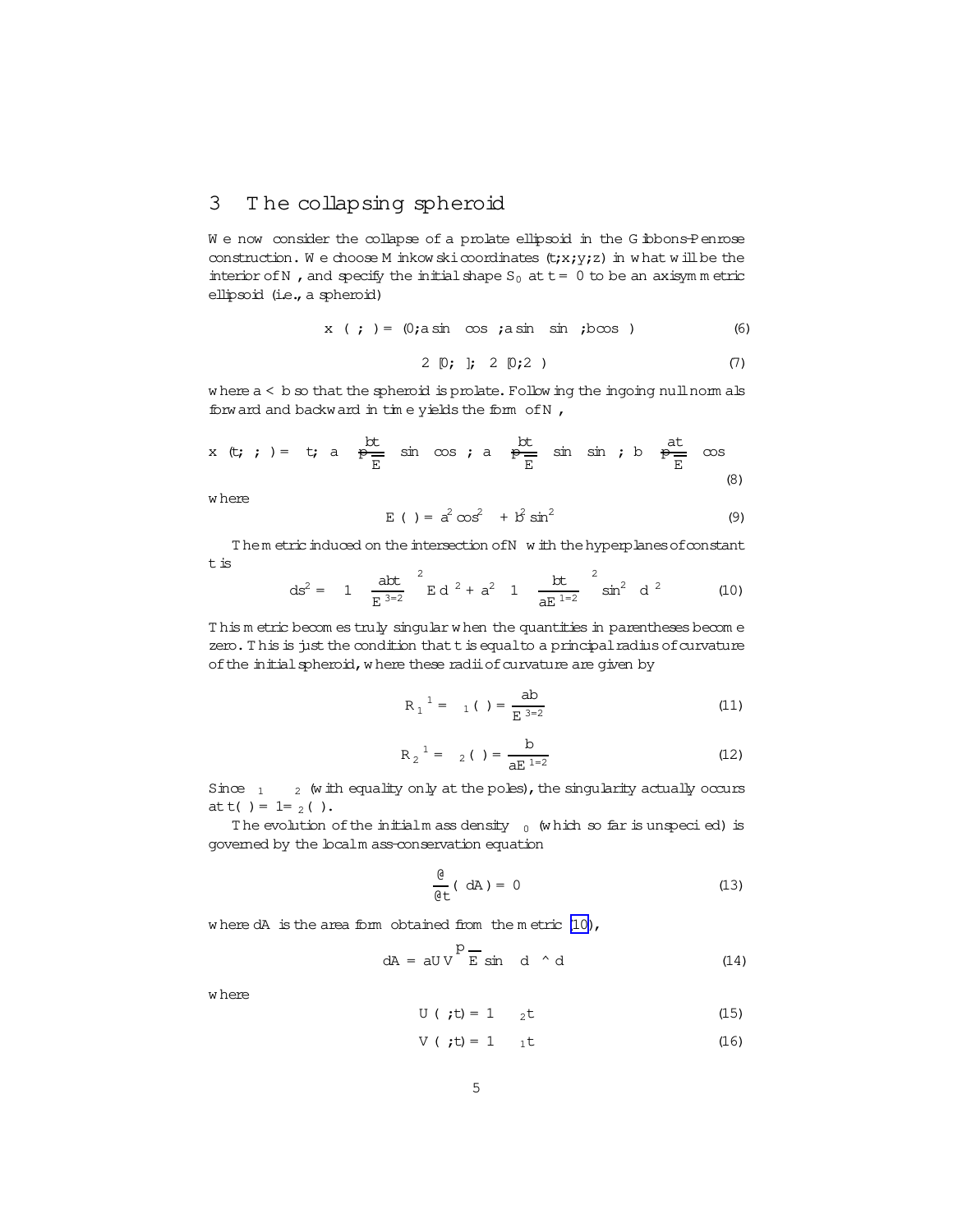<span id="page-5-0"></span>G iven some  $_0$ , then,

Equations (8) and (17) de ne the G ibbons-P enrose construction for the collapsing spheroid.

Now consider an arbitrary spacelike 2-surface on N,

$$
t = F \t{; \t(18)}
$$

We seek the condition on F such that this surface is marginally-trapped. The em bedding of the 2-surface in M inkow ski spacetime is given by equations (18) and (8), and its extrinsic curvature is readily calculated. Combining this result with  $(17)$ , we nd that eq. (5) becomes

$$
r^{2}F + \frac{1}{2} \frac{1}{V} + \frac{2}{U} \left( jr F \hat{f} + 1 \right) = 8 \frac{0}{UV}
$$
 (19)

where Laplacians and gradients are with respect to the metric (10) and the functions U and V are to be evaluated on the 2-surface (i.e. replace t by  $F$  (; ) everywhere).

Finally, we will restrict attention to axisym metric solutions  $F = F$  () since the outer boundary of the region containing trapped surfaces must have the sam e sym m etries as the spacetim e itself. In this case eq. (19) reduces to

$$
\frac{U}{V} = \frac{d}{E \sin \theta} \frac{\sin \theta}{\sin \theta} F^0 + (3 \frac{1}{12} \frac{2}{12} \frac{1}{12} F) \frac{F F^0}{2E V^2} = \frac{F^0}{F} \frac{F^0}{E} + \frac{1}{2} (1 + 2 \frac{2}{12} F) = 8 \quad (20)
$$

The parameters and free functions of this model can be made to yield a spacetine where the outerm ost marginally-trapped surface encloses the singularity, but fom s later at the equator than the singularity does at the poles, in the time coordinate t. A num erical code using this time coordinate would then halt before any trapped surfaces have form ed. To obtain an explicit example where this occurs, we will specify a form of  $F$ , and use (20) to determ ine the requisite initialm ass density, which we must verify to be everywhere positive and nite. A relatively simple choice of MTS is the surface of constant V

$$
F( ) = \frac{a^2}{b^2 - 1}
$$
 (21)

where is some constant. In order that the M TS have the special properties described above, we must restrict according to

$$
\frac{a}{b} < 1 \tag{22}
$$

Substituting F into (20) gives the initialm ass density,

$$
_{0} = \frac{1}{8} (A \cos^{6} + B \cos^{4} + C \cos^{2} + D)
$$
 (23)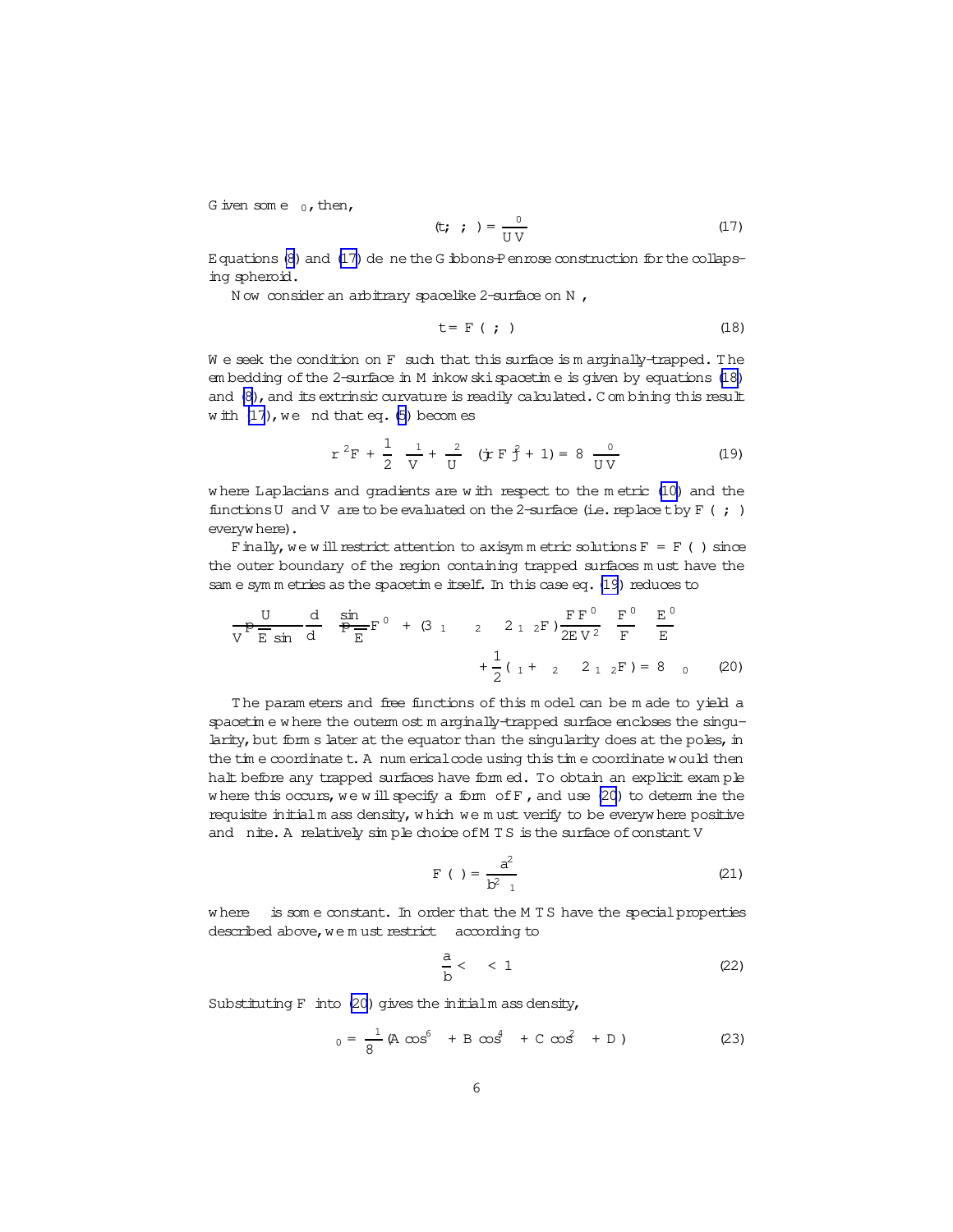

Figure 1: The chosen M T S ( =  $1=2; a = 1; b =$ 5) and the singularity ( $$ coordinatesuppressed).D otted linesindicatenullgeneratorsofthehypersurface N. N ote that the M T S form slater at the equator than the singularity form sat the poles.

where  $A$ ;  $B$ ;  $C$  and  $D$  are constants depending on , a and  $b$ . For the choice of param eters  $= 1=2; a = 1; b=$ p 5, for exam ple, we nd A =  $352=225$ ; B =  $8=9$ ; C = 2=9; and D = 11=6, from w hich it can be veri ed that  $_0$  is everyw here positive. The M T S for this case is plotted in q. 1.

The possibility exists, how ever, that our chosen M T S m ay not be the outerm ost one, and so would not be the outer boundary of a trapped region.  $(E \times am$ ples w here there exists an M T S w hich is not the outer boundary of a trapped region w ill be given in the next section.) In that case trapped surfaces would occur to the past of our M TS, and our argum ent about the inability to nd trapped surfaces would not apply. W e have investigated this issue num erically and have found that for at least some choices of parameters  $a, b, and$ , our M T S is indeed the outerm ost one.

W e num erically exam ined the boundary value problem consisting of [\(20\)](#page-5-0) together with  $F^0(-2) = 0$  (to ensure re ection symmetry about the  $=$  =2 plane) and  $F^0(0)=0$  (to ensure regularity at the poles). The singular nature of the dierential equation at  $= 0$  prevents the direct application of the boundary conditions in the num erical routines. Instead, the equation is solved from  $=$ =2 toward = 0, with initial conditions  $F^0$  (=2) = 0 and F (=2) =  $t_0$ . We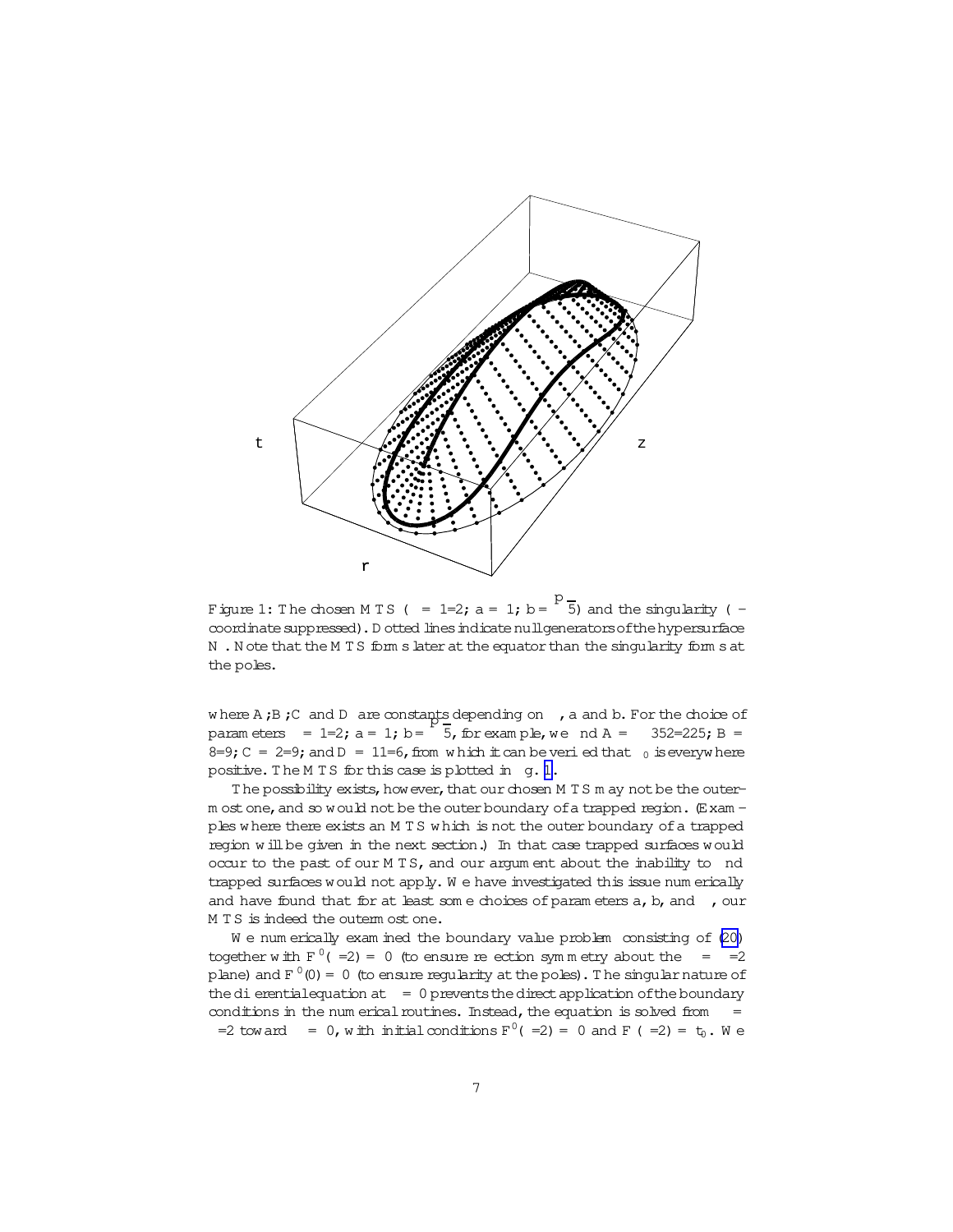then check to see if the boundary condition  $F^0(0) = 0$  is met.

For the choice of parameters =  $1=2$ ;  $a = 1$ ;  $b = \begin{bmatrix} 5 \\ 5 \end{bmatrix}$ , the chosen M TS has  $t_0 = 0.5$ . For  $t_0$  slightly less than 0.5, the solutions \curve m ore to the past" and  $F^0$ ()! 1 as ! 0. As t is further decreased, the solutions diverge even m ore rapidly as  $\;\; : \;\; 0$ , and the boundary condition  $F^0(0) = 0$  cannot be m et. We conclude that the chosen MTS is the outem ost one, and therefore no trapped surfaces exist outside of our chosen M T S.<sup>1</sup>

#### The Barrabes-Israel-Letelier model 4

In the Barrabes-IsraeHetelier m odel (B IL) m odel of prolate collapse, the initial shape is a cylinder of length L with hem ispherical endcaps. As this shell collapses, it retains this form; this is one advantage of this model. The resulting singularity will be a \spindle" singularity with stronger, point singularities at the ends.

Again, we let (t;x;y;z) be M inkow skicoordinates for the region interior to the shell. Since the singularity form  $s \sim u$  taneously", it is convenient to label the hyperplane at which the singularity form  $s$  as  $t = 0$ , and choose t to increase towards the past (so that t is positive in the region of interest). We can write down N immediately in piecewise form:

x (t;z; ) = ( t;toos ;tsin ;z)   
x (t; ; ) = ( t;tsin cos ;tsin sin ;tcos ) rightendcap (24)  
x (t; 
$$
^0
$$
; ) = ( t;tsin  $^0$ cos ;tsin  $^0$ sin ;tcos  $^0$ ) left endcap

$$
z \ 2 \ [\ \frac{L}{2}; \frac{L}{2}]; \ ; \ ^0 2 \ [0; \frac{1}{2}]; \ 2 \ [0; 2 \ )
$$
 (25)

The pieces are m atched by identifying  $z = L=2$  with = = 2, and  $z =$  $T = 2$ with  $0 = 2$ .

The initialm ass density is taken to be uniform over each component of the collapsing shell. Because the shape is retained during collapse, the density varies with time as

$$
\text{(t)} = \frac{\frac{M}{2 \text{ t L}}}{{\frac{m}{2 \text{ t2}}}} \quad \text{cylinder} \tag{26}
$$

Wewill refer to M as \the totalm assenergy of the cylindrical portion", and m as \the totalm assenergy of each endcap". Note that, except for one value of t, the m ass density is discontinuous where the cylinder meets the endcaps.

A gain, we seek M TS's that have the same symmetries as N, since the outerm ost MTS (which is the one of interest to us) must have these symmetries. Because of the reection-symmetry of the M TS about  $z = 0$ , we focus on z 0

<sup>&</sup>lt;sup>1</sup>For t<sub>0</sub> slightly larger than 0.5, the solutions \curve m ore tow ard the future" and F<sup>0</sup>()!

<sup>1</sup> as ! 0; these surfaces can be perturbed slightly to construct regular trapped surfaces bounded by our chosen MTS. W hen  $t_0$  is slightly larger than  $0.51$ , solutions run into the singularity before reaching  $= 0. W$  e therefore also conclude that there is no M T S form ing at a later time than our chosen MTS.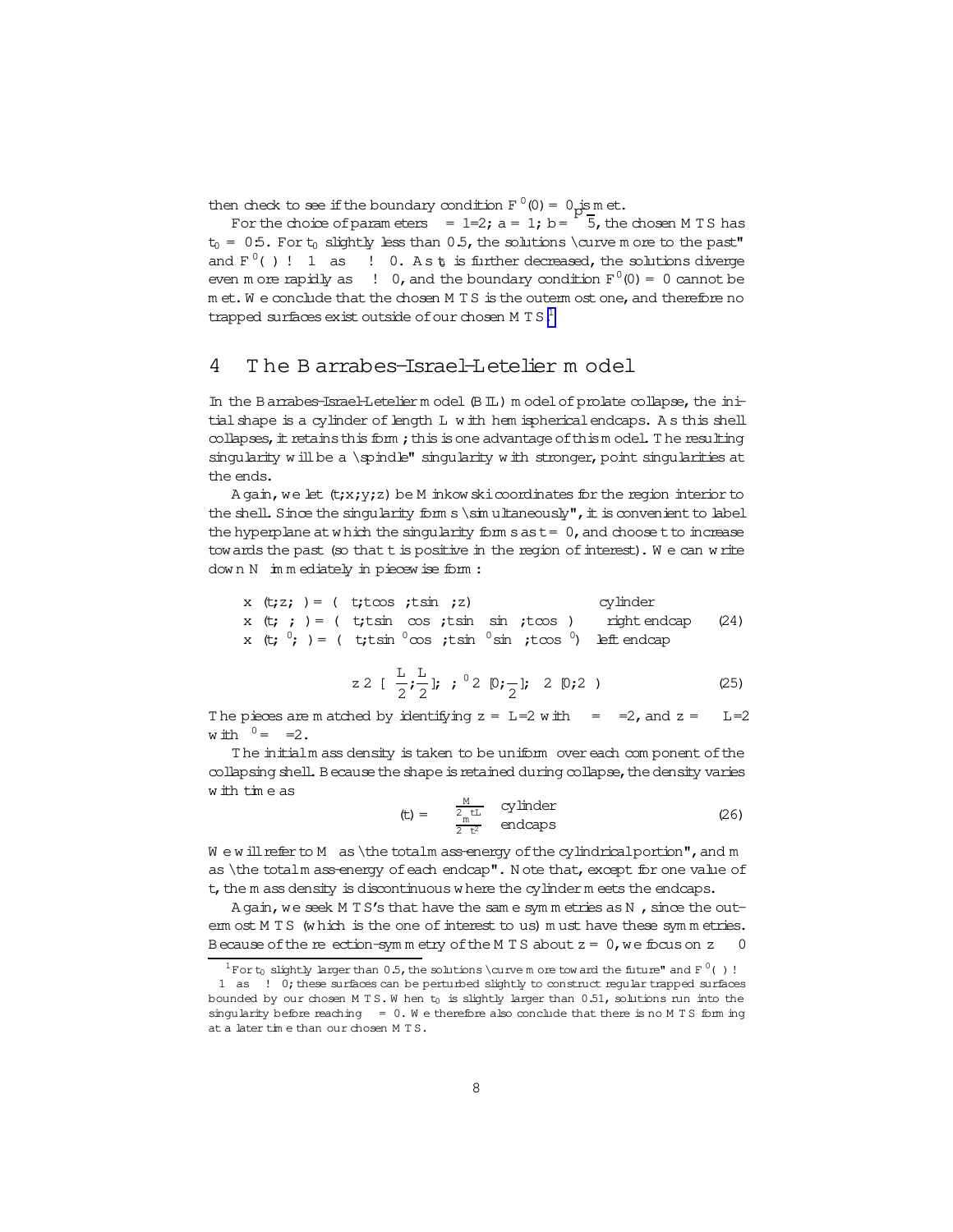<span id="page-8-0"></span>and ignore the left endcap. Then, exploiting the axial symmetry, we can de ne a candidate 2-surface by the equations

$$
t = \begin{array}{cc} f(z) & cylinder \\ V \ (\ ) & endcap \end{array} \tag{27}
$$

It has been show n [\[9](#page-21-0)] that if f and V are to describe an M T S, they m ust satisfy [\[12\]](#page-21-0)

$$
2f\frac{d^2 f}{dz^2} + 1 \qquad \frac{df}{dz}^2 = \frac{8M}{L} \tag{28}
$$

$$
1 \quad \frac{1}{\sin \frac{d}{d}} \quad \sin \frac{d}{d} (\log V) = \frac{4m}{V} \tag{29}
$$

The M TS must be smooth at  $z = 0$ , regular at  $= 0$ , but need only be  $C^1$  at  $z = \frac{L}{2}$  since N itself is only C<sup>1</sup> and the density is discontinuous there. Hence, we require

$$
\frac{dE}{dz}(0) = 0
$$
 (30)

$$
V\left(\frac{\ }{2}\right) = f\left(\frac{L}{2}\right) \tag{31}
$$

$$
\frac{d}{d} (\log V) \left( \frac{\ }{2} \right) = \frac{df}{dz} \left( \frac{L}{2} \right) \tag{32}
$$

$$
\frac{\mathrm{d}V}{\mathrm{d}}(0) = 0 \tag{33}
$$

The m odel is completely specied by the three parameters  $m$ ,  $M$  and  $L$ . Since, as  $m$ , M and L are scaled together, the solution will scale with them, it isuseful to de ne =  $M = L$  and =  $m = M$ . Then a given pair (; ) de nes an equivalence class of solutions w ith respect to overall change of m ass/distance scale.

In the original presentation of the BIL m odel  $[7]$  $[7]$ , it was dem onstrated that for  $\langle 1=8, \theta \rangle$  the collapsing shell" (meaning the intersection of N with a at hyperplane) is never a trapped or m arginally-trapped surface, whereas for  $\rightarrow$ 1=8, these intersection surfaces eventually becom e trapped. O ur aim here is to investigate w hether in the case  $\leq$  1=8 trapped surfaces exist on the shell that do not lie on at hyperplanes. We therefore restrict attention to  $\leq$  1=8.

To investigate this issue, we proceed as follows. First, we x M and L and solve eqs. (28) and (30) on the interval  $[0;L=2]$ , w ith  $t_0$  f(0) treated as an arbitrary free param eter. (N ote that the param eter m does not enter these equations.) A unique solution to these equations exists  $[9]$  for all choices of  $t_0$  > 0. The resulting value of f and its derivative at  $z = L=2$  then generate the required initial conditions  $(31)$  and  $(32)$  for the system  $(29)$ , $(31)$ , $(32)$  and  $(33)$ . This is an overdeterm ined system , so, in general, no solution w illexist. H owever, in appendix A, we outline a proof (due to D avid R oss) that there always exists a unique choice ofm such that a solution to these equations exists.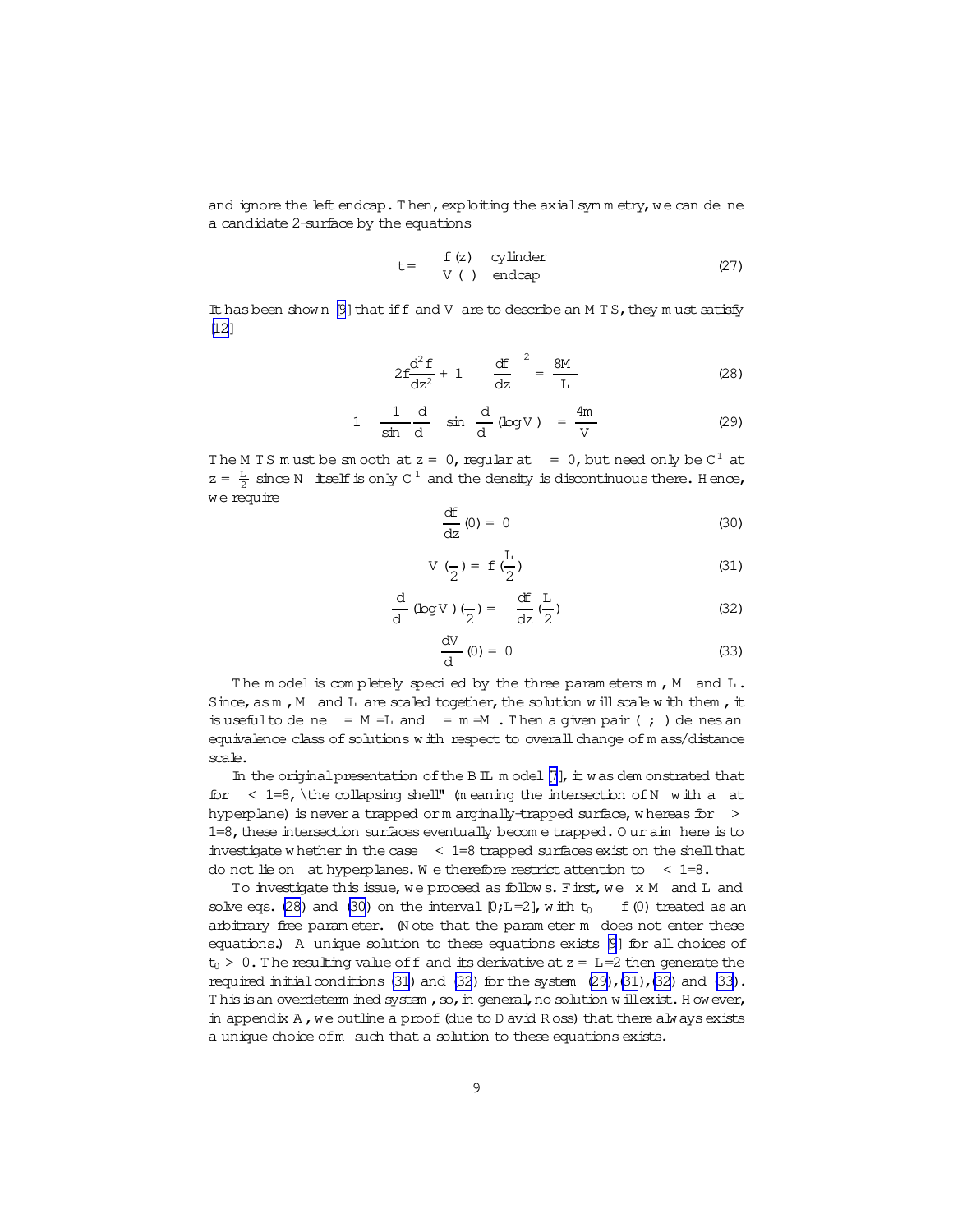<span id="page-9-0"></span>

Figure 2: Qualitative behavior of m vs.  $t_0$ .

For each xed M and L, this unique solution de nes a continuous function m (t<sub>0</sub>). The asymptotic behavior of this function as t<sub>0</sub> ! 0 and as t<sub>0</sub> ! 1 is analyzed in appendix  $B \cdot A s$  also noted there, it is not di cult to show that no solutions exist form =  $0.$  This fact together with the continuity and asymptotic behavior of m  $(t_0)$  implies that there exists an m  $_0 > 0$  such that m  $(t_0)$  $m_0$  for  $all t_0$ . The resulting behavior of the function m  $(t_0)$  is sketched in g. 2.

From inspection of  $q$ ,  $2$ , we see that at each  $x \in M$  and  $L$ , there exist three qualitatively distinct regim esw ith regard to solutions of the MTS equation. For  $\Omega$  $m < m_0$ , there do not exist any M TS's lying on N. On the other hand, for  $m_0$  <  $m_1$ , there exist at least two M TS's on N. Finally, for  $m_1$  su ciently large, there exists a unique MTS lying on N.

In order to gain more insight into the behavior of the M TS's, we have num erically studied the solutions to the M TS equations for a wide range of the essential parameters and . For any xed  $> 0$ , we nd that when is sufciently close to  $1=8$ , there always exists a unique MTS (see  $g. 3$ ). This MTS is the outer boundary of a trapped region. As is decreased holding xed (i.e., as the shell is m ade m ore prolate), one encounters a critical value,  $=$  1, beyond which a second MTS appears inside the rst one, alm ost touching the singularity. As is decreased further, the outer M TS and inner M TS m igrate towards each other, until, at a second critical value  $=$  0, the two surfaces m erge and then disappear (see  $g. 4$ ). For  $\leq$  0, no m arginally-trapped surfaces are found con ned to the null hypersurface. These critical values  $_0$  and  $_1$  describe curves in the (; ) plane, dividing parameter space into regions for which qualitatively di erent types of solutions occur (q. 5).

The disappearance of trapped surfaces on N when  $\langle \, \cdot \, \rangle$  is in accord w ith the qualitative behavior onem ight have expected from the hoop conjecture. To investigate this m ore quantitatively, we interpret the \m ass" appearing in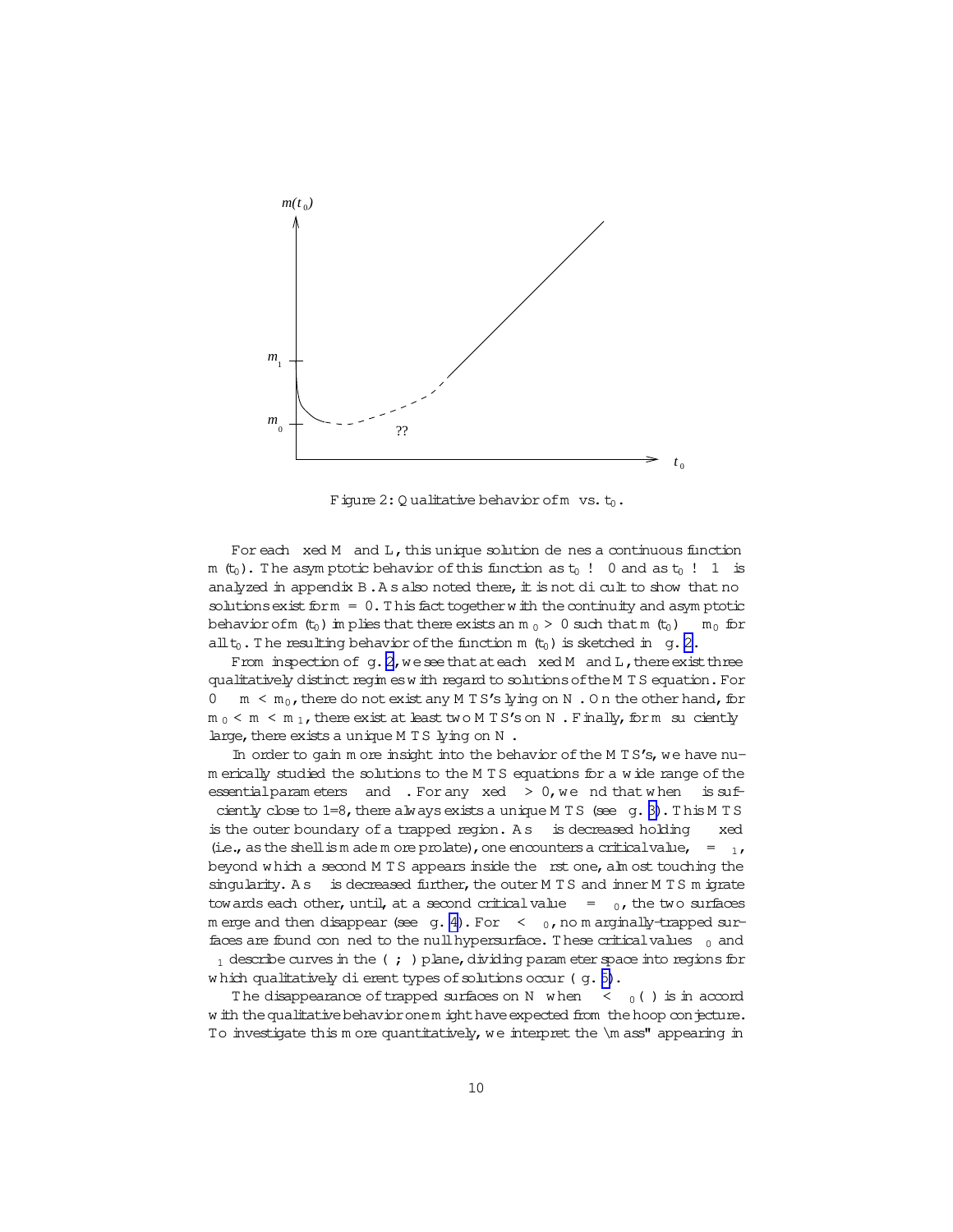<span id="page-10-0"></span>

Figure 3: Interpreting the plots. We represent the MTS on N by projecting it onto a at hyperplane in the M inkow skiregion and then suppressing the coordinate. Shown is a typical M T S ( = 2; = 0.08). In the central region (to the left of the dotted line), the ordinate yields the time to the past of the singularity on null generator labelled by z on the cylindrical portion of the surface. In the end region (to the right of the dotted line), the radius (m easured from the intersection of the dotted line w ith the abscissa) as a function of the polar angle yields the tim e to the past of the singularity on nullgenerator labelled by on the hem ispherical endcap.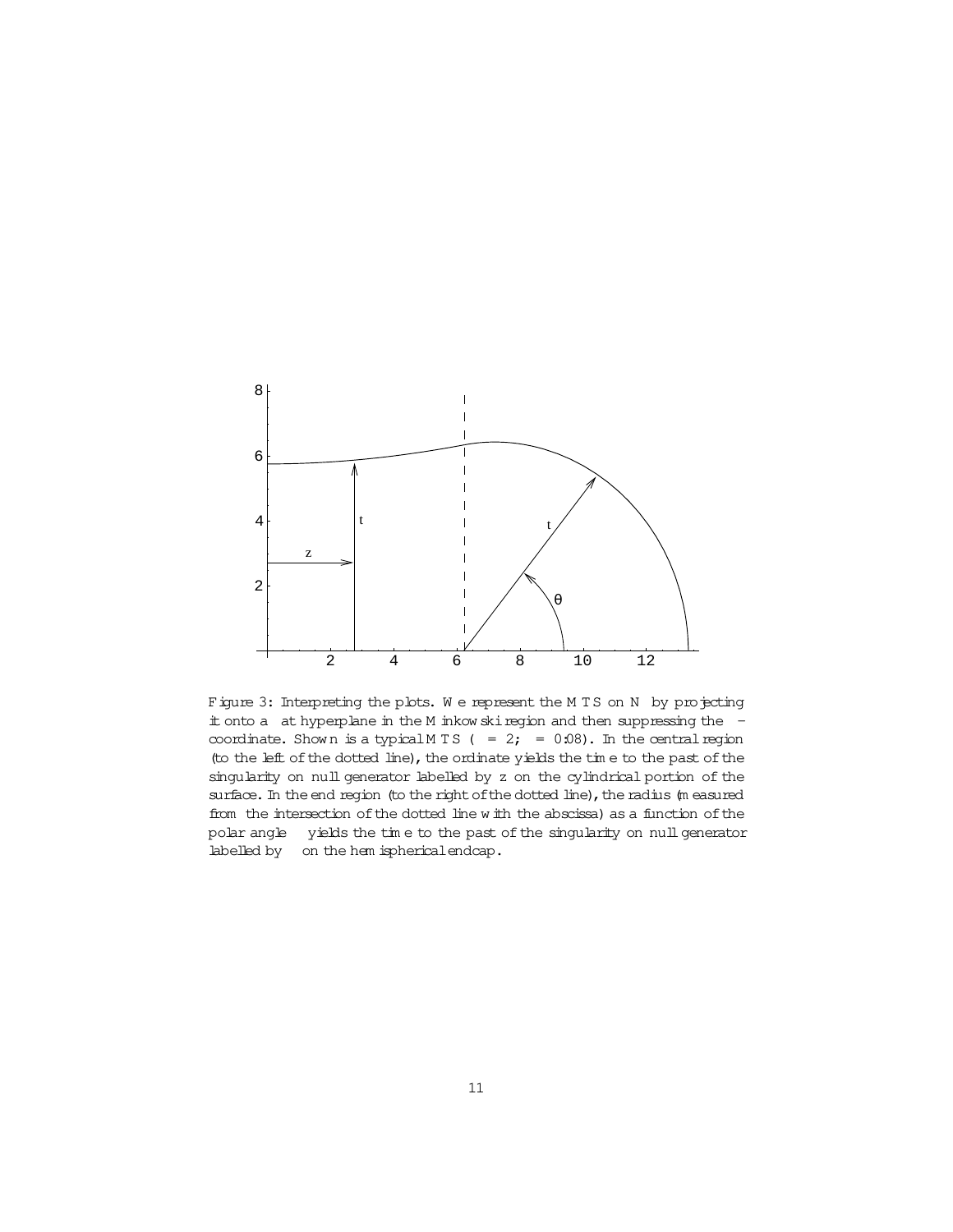<span id="page-11-0"></span>

Figure 4: held  $x \in d$  ( = 2), varied. (a) =  $0:125;$  (b) =  $0:08;$  (c)  $= 1 = 0.076$ ; (d)  $= 0.066$ ; (e)  $= 0 = 0.0656$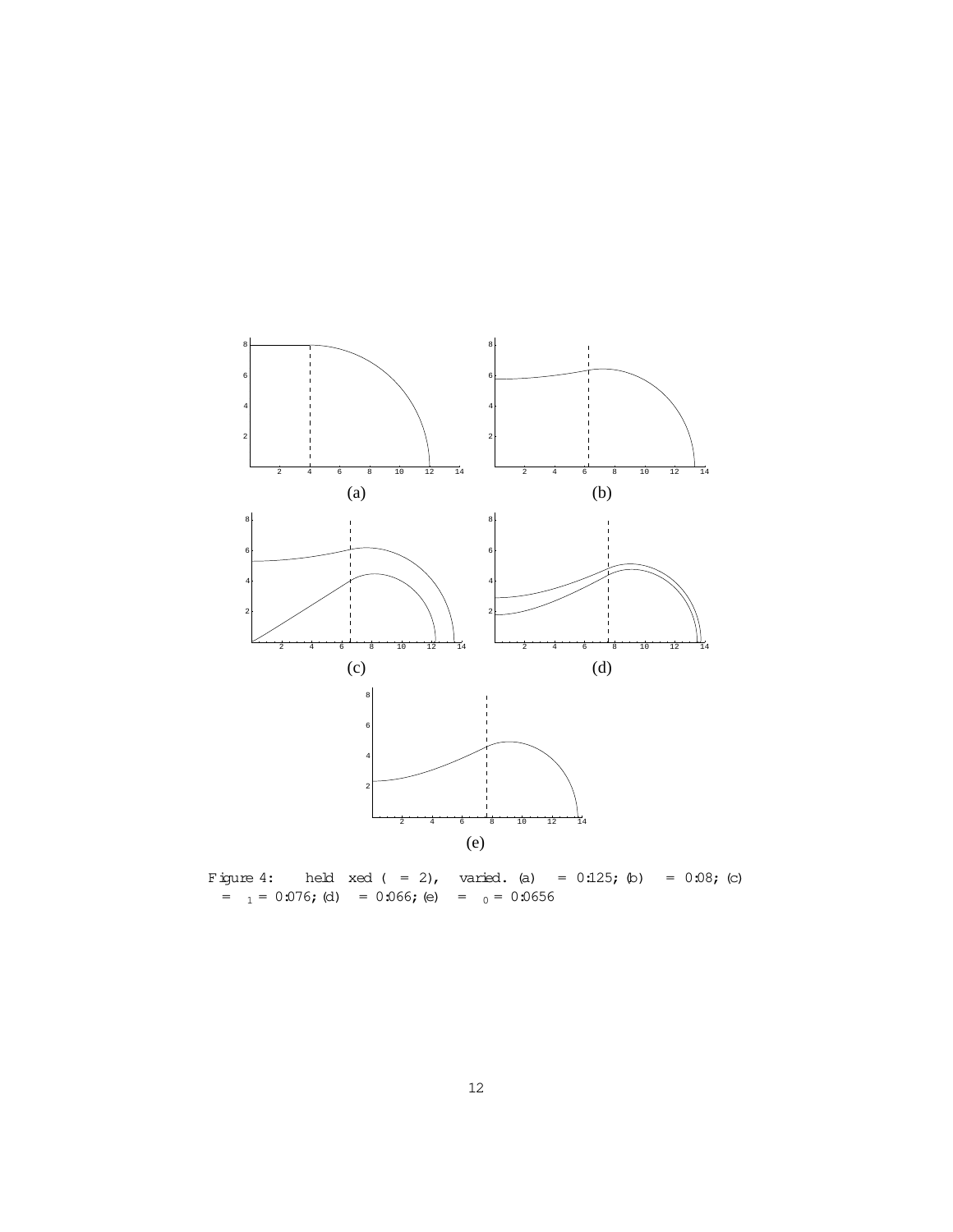<span id="page-12-0"></span>

Figure 5: Phase diagram, vs.



Figure 6: The same phase diagram as in  $g. 5$ , with the function =  $(2)(1 +$ 2 ))  $1$  also plotted (dashed line).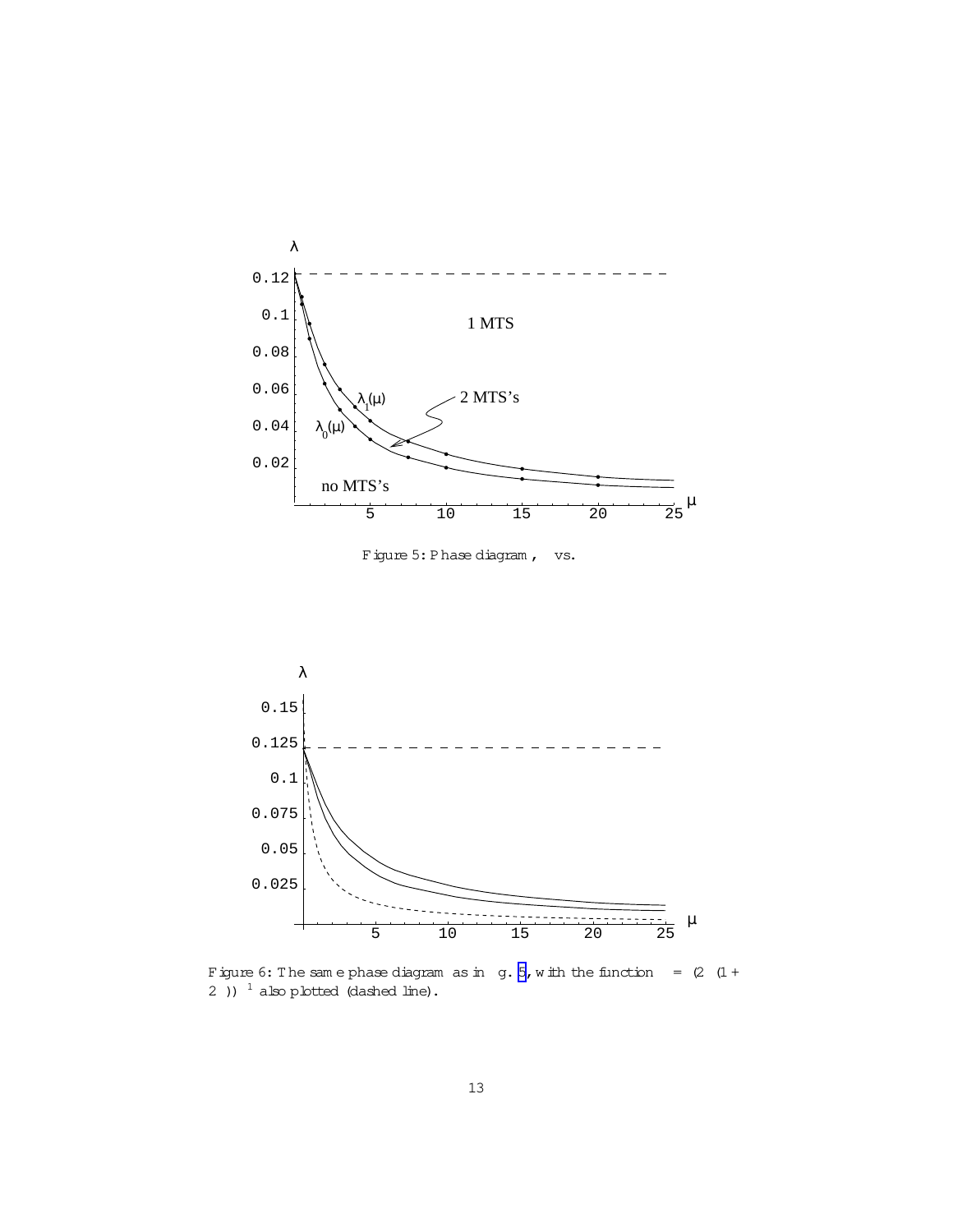the general statem ent of the hoop conjecture (see section 1) as being the total m ass-energy, M  $_{\text{tot}}$  = M + 2m, of the shell, and we take the \circum ference" of a 2-surface on N to be the pole-to-pole circum ference  $2L + 4I$ , where

$$
I = \begin{cases} Z & = 2 \\ V & \text{old} \end{cases} \tag{34}
$$

 $Since C$ 2L for all 2-surfaces on N, with equality holding to arbitrarily good accuracy as one approaches the singularity, if this interpretation of the hoop conjecture is correct, one would expect that trapped surfaces will exist on N if and only if 2L  $4 \times 4 \times 2m$ , i.e. if and only if

$$
\frac{1}{2} \quad 2 \quad (1+2) \tag{35}
$$

Thus, the hoop conjecture suggests that the curve de ned by equality in eq. (35) should be the \dividing line" between the regimes where trapped surfaces do and do not occur on N. This curve is plotted as a dashed line in g. 6. It can be seen from the gure that this line lies rem arkably close to the actual dividing  $line<sup>2</sup> = 0()$ .

Furtherm ore, even better quantitative agreem ent with expectations from the hoop conjecture is obtained if we consider the ratio C $-M$ <sub>tot</sub> for the \last" M T S, ie. if we exam ine, as a function of, the quantity

$$
\frac{C}{M_{\text{tot}}} = \frac{2L + 4I}{M + 2m} = \frac{2 + \frac{4I}{L}}{(1 + 2)_{0}} \tag{36}
$$

where  $I$  is given by eq. (34) above. In num erical solutions, we nd that the ratio  $C = M_{tot}$  decreases m onotonically with . A lihough it is as much as 30% greater than the 4 appearing in the statement of the hoop conjecture in the  $\lim$  in it  $\lim$  is only about 2% less than 4 in the limit  $\lim$  in (the limit of extrem e prolateness).

trapped surfaces are completely absent from the spacetime? If so, this could be viewed as evidence that the singularity produced by the collapse of the shell is naked in this regime. However, we do not believe that the absence of trapped surfaces on N when  $\langle$  0 () provides strong evidence for the absence of trapped surfaces in the spacetime. When  $= 1=8$  and  $> 0$ , the outem ost MTS is the intersection of N with a hyperplane at a time  $t = t_{MTS}$ . The intersection of N with any hyperplane with  $0 < t < t_{MTS}$  is a trapped surface  $[7]$ , so there is a large \trapped region" on N. There is also a large trapped region to the future of N. Namely, if T denotes a trapped surface on N and L denotes the null hypersurface generated by the outgoing null geodesics from  $T$ , then (by the Raychaudhuri equation) every cross-section of L also is trapped.

<sup>&</sup>lt;sup>2</sup> In comparison, the \isoperimetric inequality" A 16 M  $_{\text{tot}}^2$  is satis ed by a wide m argin for the M TS's occurring in the highly prolate case. Thus, the validity of this inequality [10] does not provide a \reason" why M T S's do not exist for  $\leq$  0().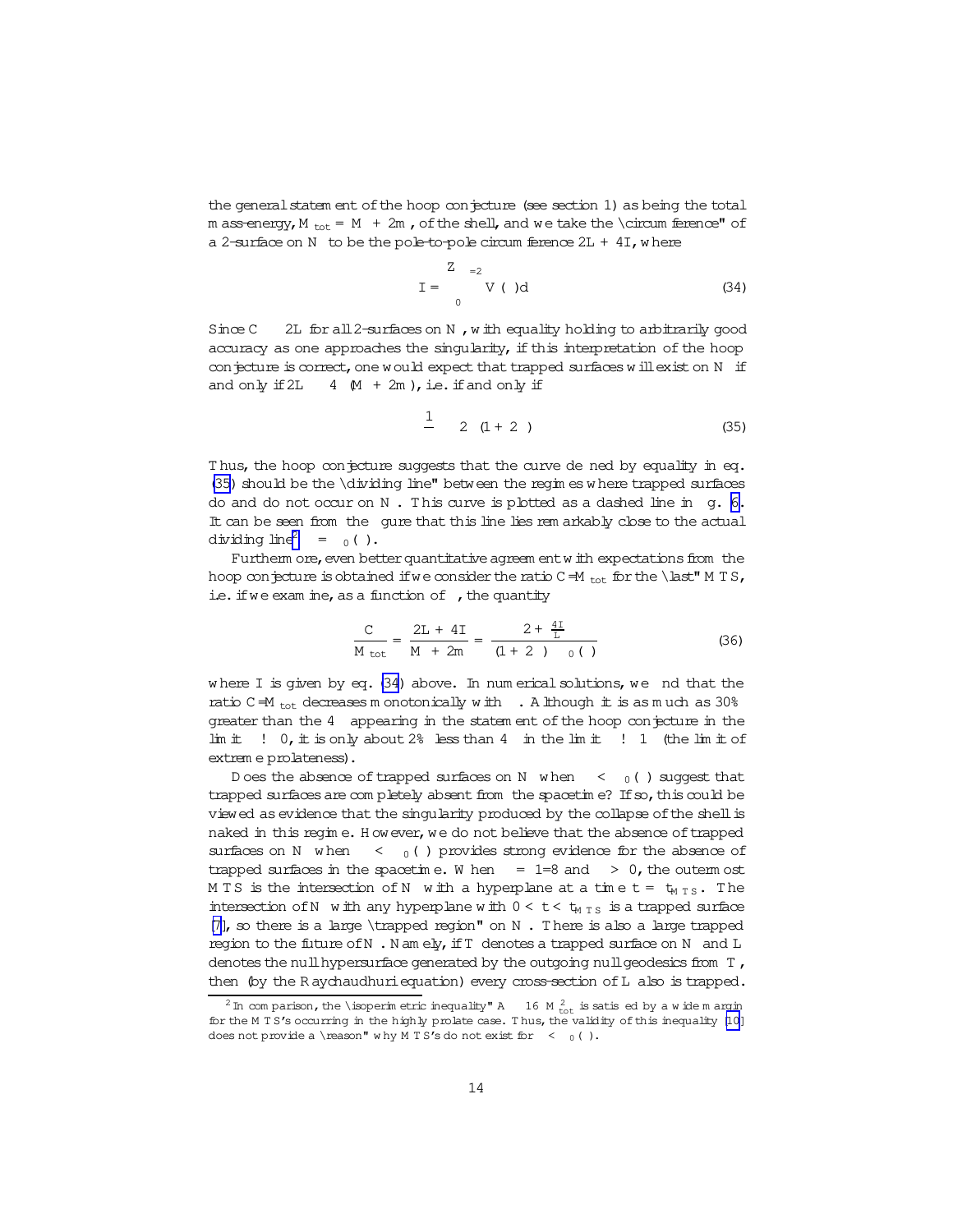<span id="page-14-0"></span>As is decreased (with held xed) the trapped region on N begins to \m igrate away" from the singularity at  $t = 0$  near the poles (;  $0 = 0$ ). At =  $_1($  ), the trapped region on N begins to m igrate away from the singularity near the equator  $(z = 0)$  as well. For  $_0( ) < 3$ ,  $_1( )$ , the trapped region on N presum ably is the region bounded by the two M TS's present on N (see q.4d). H ow ever, trapped surfaces also m ust continue to exist in the region to the future of N swept out by outgoing null geodesics orthogonal to the trapped surfaces on N.W hen =  $_0$ , there is a single MTS, M, on N, but no trapped surfaces on N. However, since the shear of the outgoing null geodesics orthogonal to M is nonvanishing, there m ust continue to exist trapped surfaces to the future of N. Thus, the disappearance of trapped surfaces on N at  $=$  0 does not signal the disappearance of trapped surfaces from the spacetime, but rather theirm igration to the future of N . How ever, the issue of whether or not trapped surfaces continue to be present as ! 0 cannot be investigated until we have a much more detailed know ledge of the spacetime exterior to N.

### A cknow ledgem ents

We wish to thank D avid Ross for providing us with the existence and uniqueness proofs sketched in Appendix A. This research was supported in part by NSF grant PHY 95-14726 to the University of Chicago. Two of us (KPT. and R  $M$   $\dot{M}$  .) also wish to thank the E rw in Schrodinger Institute for hospitality during the sum m er of 1994, where some of the ideas for this research project amse.

#### Existence and uniqueness of solutions Α

In this appendix, we outline a proof that in the B IL m odel, given any  $t_0 > 0$ , there exists a unique value of m yielding an MTS on N with  $f(0) = t_0$ . (That is, we prove that the function  $m$  ( $t_0$ ) described in the text is well-de ned for all  $t_0$  > 0.) The key ideas in the existence and uniqueness proof are due to D avid Ross.

 $W e$  x M ; L; and  $t_0$ , and leave m to be determined. We wish to nd a solution of the following system of equations:

$$
2f\frac{d^2 f}{dz^2} + 1 \qquad \frac{df}{dz}^2 = \frac{8M}{L} \tag{37}
$$

$$
\frac{dE}{dz}(0) = 0 \tag{38}
$$

$$
f(0) = t_0 \tag{39}
$$

$$
1 \quad \frac{1}{\sin \frac{d}{d}} \quad \sin \frac{d}{d} (\log V) = \frac{4m}{V} \tag{40}
$$

$$
V\left(\frac{\ }{2}\right) = f\left(\frac{L}{2}\right) \tag{41}
$$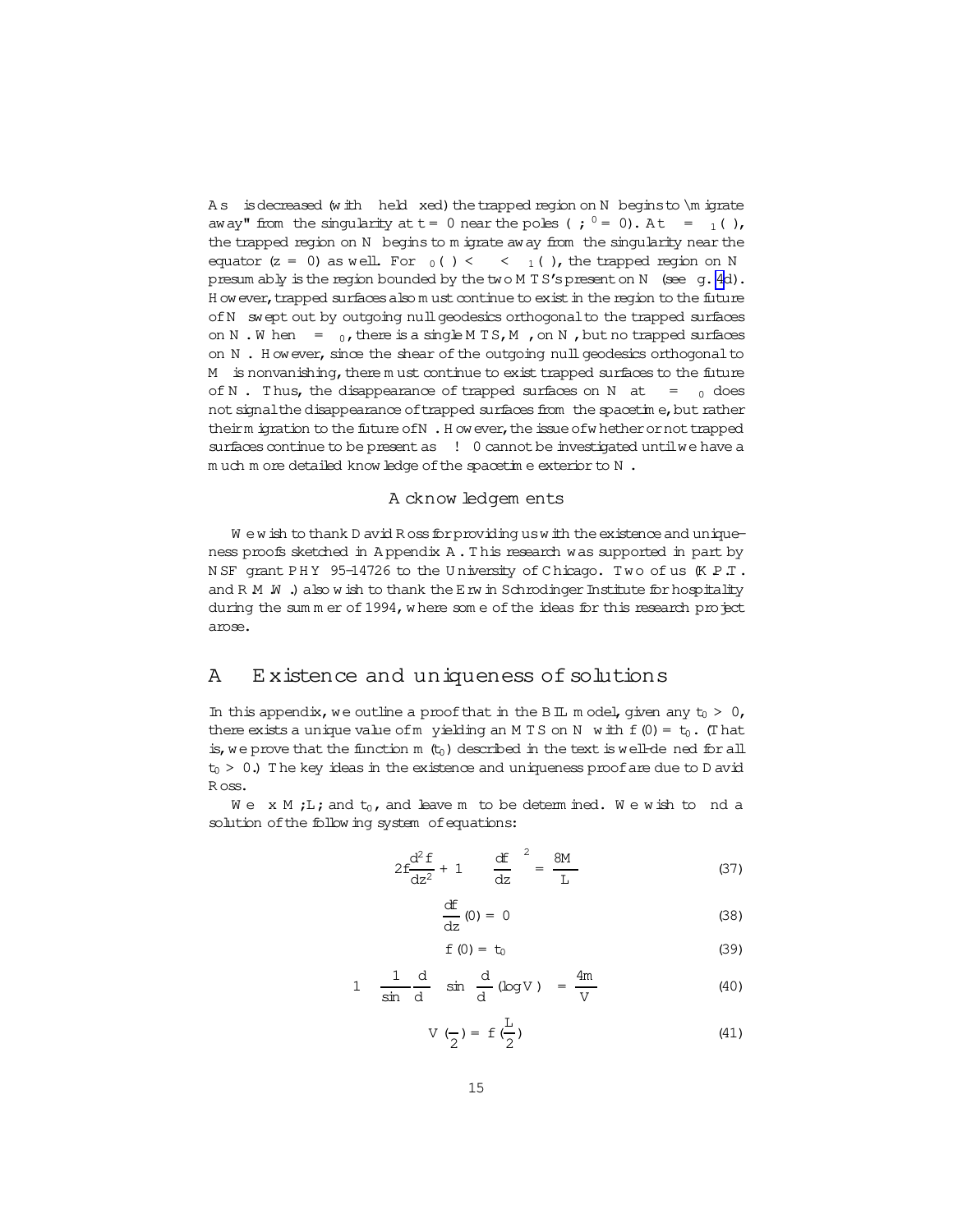$$
\frac{d}{d} (\log V) \left( \frac{\pi}{2} \right) = \frac{df}{dz} \left( \frac{L}{2} \right) \tag{42}
$$

$$
\frac{\mathrm{d}V}{\mathrm{d}}(0) = 0 \tag{43}
$$

<span id="page-15-0"></span>One can derive the following implicit solution [9] for the rst three equations  $(37 - 39)$ 

$$
\frac{2 z}{t_0} = \frac{1}{w} + \frac{1}{w+1} \quad \text{log} \quad \frac{w}{w+1} \tag{44}
$$

$$
w = \frac{f}{f - t_0} \tag{45}
$$

where

$$
r = \frac{8M}{1 - \frac{8M}{L}}
$$
 (46)

This solution generates certain values  $f(L=2) > 0$  and  $0 < df=dz(L=2) < 1$ ; taking these values as given (determined by our choices of  $M$ ; L; and  $t_0$ ), we focus on (40-43). This system of equations, a 2nd-order ODE with three boundary conditions, would be overdetermined if we also specied m . However, we instead recast eqs. (40), (42), and (43) in term s of the \scale-invariant" function  $\hat{V}$  =  $V = m$ , which obeys

$$
1 \quad \frac{1}{\sin \frac{d}{d}} \quad \sin \frac{d}{d} (\log \hat{V}) = \frac{4}{\hat{V}}
$$
 (47)

$$
\frac{d}{d} (\log \hat{V})\left(\frac{\pi}{2}\right) = \frac{dF}{dz} \left(\frac{L}{2}\right) \tag{48}
$$

$$
\frac{\mathrm{d}\hat{V}}{\mathrm{d}}(0) = 0 \tag{49}
$$

These equations do not involve m. The rem aining boundary condition (41) is then satis ed if and only if m is chosen to be

$$
m = \frac{f(L=2)}{\hat{V}(\frac{1}{2})}:
$$
\n(50)

It follows that if there exists a unique solution to  $(47-49)$ , then there exists a unique value of m yielding an MTS with the chosen  $t_0$ .

Now write  $k = dF = dz (L = 2)$ , let prim es denote derivatives with respect to , and de ne W  $(\log \hat{V})^0$ . This gives

1 
$$
\frac{1}{\sin} (N \sin)^0 = \frac{4}{\sqrt{2}}
$$
 (51)

$$
\hat{\nabla}^0 = W \hat{\nabla}
$$
 (52)

$$
W\left(\frac{\cdot}{2}\right) = k\tag{53}
$$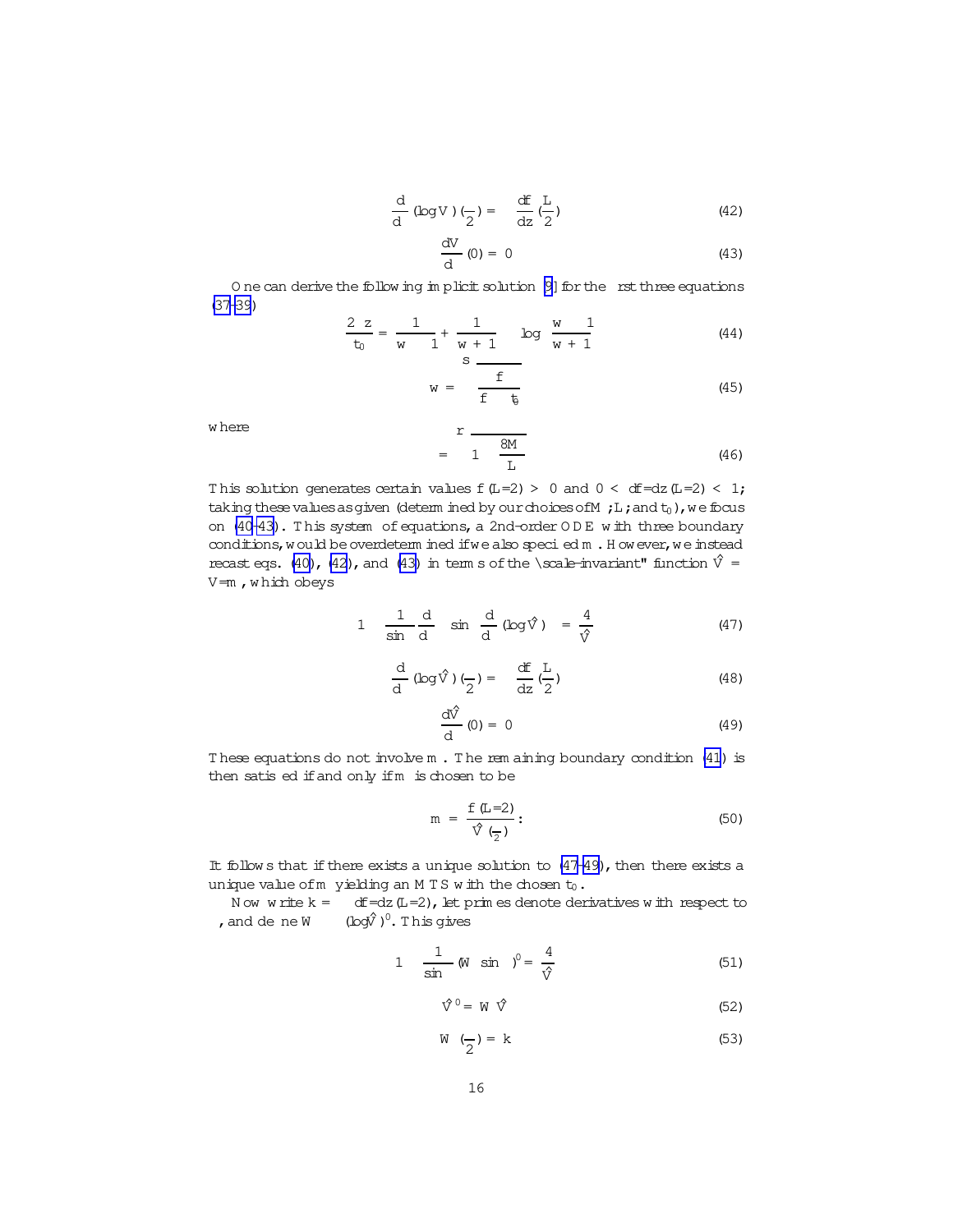$$
W(0) = 0 \tag{54}
$$

<span id="page-16-0"></span>In order to prove the existence and uniqueness of solutions to this boundaryvalue problem, we convert it to an initial-value problem and use a \shooting argum ent", i.e. we consider solutions to  $(51)$ ,  $(52)$  $(52)$ ,  $(54)$  and

$$
\hat{\nabla}(0) = \hat{\nabla}_0 > 0 \tag{55}
$$

and then dem onstrate that one can choose  $\hat{V}_0$  uniquely in order to satisfy the boundary condition [\(53\)](#page-15-0). We will rst prove boal existence and uniqueness of solutions to  $(51)$ ,  $(52)$ ,  $(54)$  and  $(55)$  around = 0, then show global existence and uniqueness on the interval  $[0; =2]$  for at least som e choices of  $\hat{V}_0$ , and nally argue that  $(53)$  can always be satis ed.

To begin, we note that [\(51](#page-15-0)) and (54) are equivalent to the integral equation

$$
W = \frac{1}{\sin} \int_{0}^{Z} 1 \frac{4}{\hat{V}(t)} \sin t \, dt
$$
 (56)

w hereaseqs. [\(52](#page-15-0)) and (55) are equivalent to

$$
\hat{\mathbf{V}}(\cdot) = \hat{\mathbf{V}}_0 + \begin{array}{c} Z \\ W \\ W \end{array} \text{ (t) } \hat{\mathbf{V}} \text{ (t) } dt \tag{57}
$$

To establish local existence of solutions to (56) and (57), we use a variant of \Picard iteration".C onsider the iteration schem e given by

$$
W_j() = \frac{1}{\sin} \int_{0}^{Z} 1 \frac{4}{\hat{V}_{j1}(t)} \sin t \, dt
$$
 (58)

$$
\hat{V}_j \t= \hat{V}_0 + \tW_{j-1} (t) \hat{V}_{j-1} (t) dt \t(59)
$$

w ith initial \guesses"  $\hat{V}_{j= 1} = \hat{V}_0$  and W  $_{j= 1} = 0$ . It can be show n, by dem onstrating that the W  $_j'$ 's and  $\hat{V_j}$ 's are bounded in som e sm all interval beginning at  $= 0$ , that the iterates converge uniform ly as

$$
\hat{\mathbf{y}}_j \quad \hat{\mathbf{v}}_{j-1} \neq \frac{(\mathbf{C} - \mathbf{y})^j}{j!} \tag{60}
$$

$$
\mathbf{\hat{y}}_j
$$
  $\mathbf{W}_{j-1} j < \frac{(C)^j}{j!}$  (61)

where  $C$  is a constant. Because the convergence is uniform, the lim it functions  $\hat{V}$  = lim  $\hat{V}_j$  and W = lim W <sub>j</sub> satisfy (56) and (57), and so constitute a (local) solution to the initial-value problem.

Localuniqueness is proved similarly. Let  $\hat{\mathsf{V}}_1$ ;W  $_1$  and  $\hat{\mathsf{V}}_2$ ;W  $_2$  both be solutions of the initial-value problem. Then, again using the fact that both of these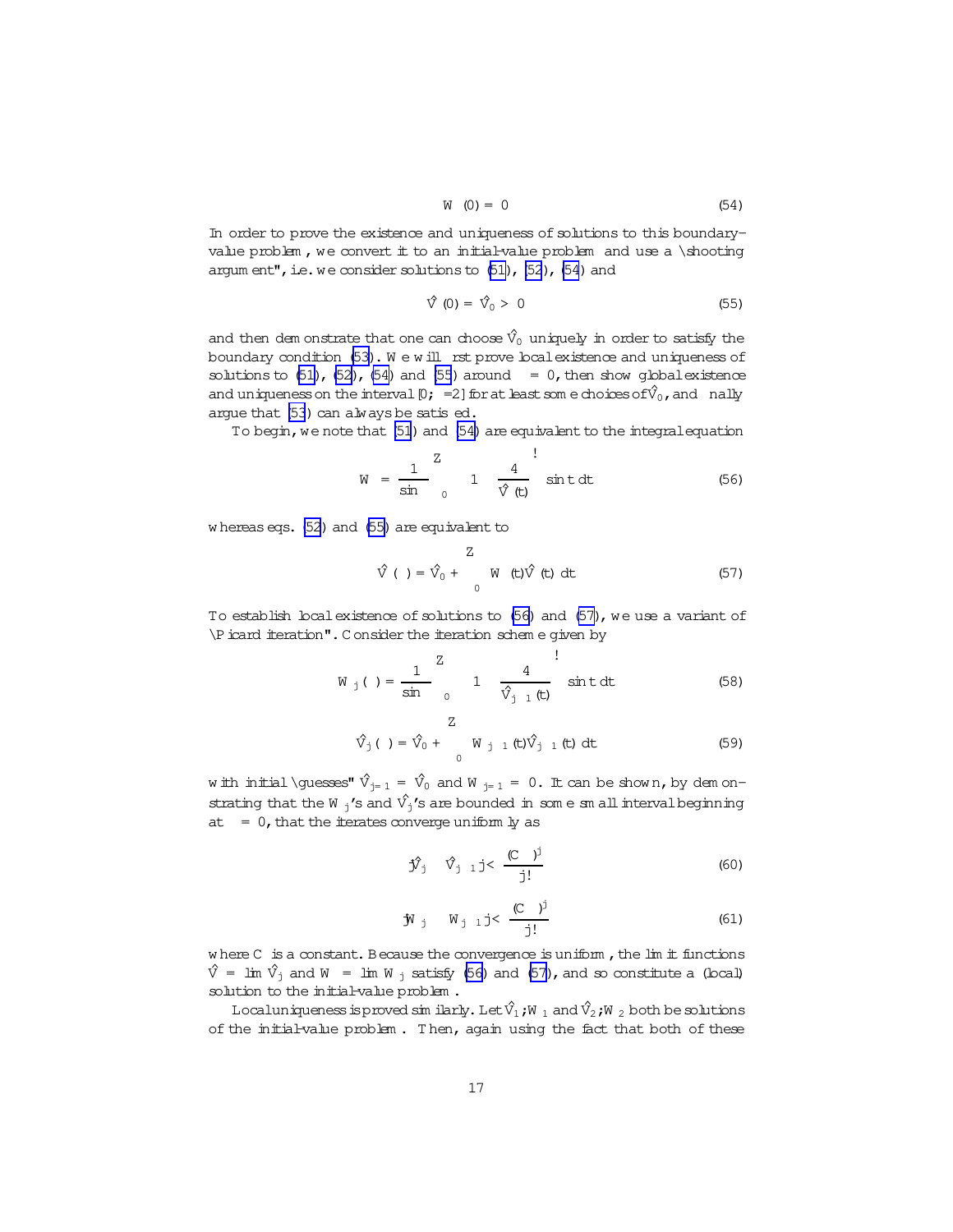solutions are bounded on a su ciently sm all interval starting at  $= 0$ , one can show that for all positive integers j,

$$
\hat{\mathbf{y}}_1 \quad \hat{\mathbf{y}}_2 \neq \mathbf{P} \frac{(2Q)^{j-1}}{j!}
$$
 (62)

$$
\hat{\mathbf{W}}_1 \quad \hat{\mathbf{W}}_2 \text{ j} < \text{ P} \frac{(2Q)^{j} \text{ j}}{j!} \tag{63}
$$

where P and Q are constants. Therefore,  $V_1 = V_2$  and W  $_1 = W_2$ , and solutions of the initial-value problem are unique near  $= 0$ .

By a standard theorem in the theory of ODE's [13], then, this unique local solution to eqs. (56) and (57) can be extended away from  $= 0$  until it becomes unbounded. It rem ains to be shown that  $\hat{V}_0$  can be chosen so that the solution can be extended all the way to = = 2 and satis es W  $\left(\frac{1}{2}\right)$  = k. It is not di cult to prove that, for  $\operatorname{xd} > 0$ ,  $\hat{V}$  and W are strictly increasing functions of  $\hat{V}_0$ , so if we can nd a  $\hat{V}_0$  which yields the correct matching condition, this  $\hat{V}_0$  will be unique.

The analysis of global existence of solutions on the interval  $[0; =2]$  naturally divides into the following three cases.

 $\hat{V}_0 > 4$ . Then  $\hat{V}$  and W are strictly increasing functions of . Furtherm ore,  $\hat{V}$  and W are bounded on the entire interval  $[0; -2]$ , according to

$$
\hat{v}_0 \quad \hat{v} \quad \hat{v}_0 \text{ exp} \quad \frac{z}{\sin t} \text{ dt} \tag{64}
$$

$$
0 \quad W \quad (*) < \frac{1 - \cos}{\sin} \tag{65}
$$

with equalities occurring only at =  $0. A s \hat{V}_0$  ! 1, W (=2) ! 1, while as  $\hat{V}_0$  ! 4, W (=2)! 0. By continuous dependence of solutions on initial data, it follows that all values of W ( = 2) satisfying  $0 < W$  ( = 2) < 1 can be achieved.

$$
\hat{V}_0 = 4
$$
. Then  $\hat{V}( ) = 4$  and  $W( ) = 0$ .

 $\hat{V}_0$  < 4. Then W < 0 for > 0, and, for xed  $\hat{V}_0$ ,  $\hat{V}$   $(\hat{V}_0; )$  is a strictly decreasing function of . (Recall that for  $x \in \mathcal{N}$   $(\hat{V}_0; )$  is also a strictly increasing function of  $\hat{V}_0$ .) In this case, it is possible that for some  $\hat{V}_0$ , the solution \blowsup"  $\hat{V}$  ! 0 and W ! 1 ) before reaching = =2, in which case a global solution does not exist. (It is not di cult to show that this is the only way in which a global solution can fail to exist.) We wish to show that given any k 2 ( 1;0),  $\hat{V}_0$  can nevertheless be chosen to yield a global solution with  $W$  (=2) = k. First, we note that since  $\hat{V} = 4$  is a global solution, it follows from continuous dependence of solutions on initial data that there exist global solutions on the interval [0; =2] for som  $e^{\hat{V}_0} < 4$ . Let c be the greatest low er bound of the set of  $\hat{V}_0$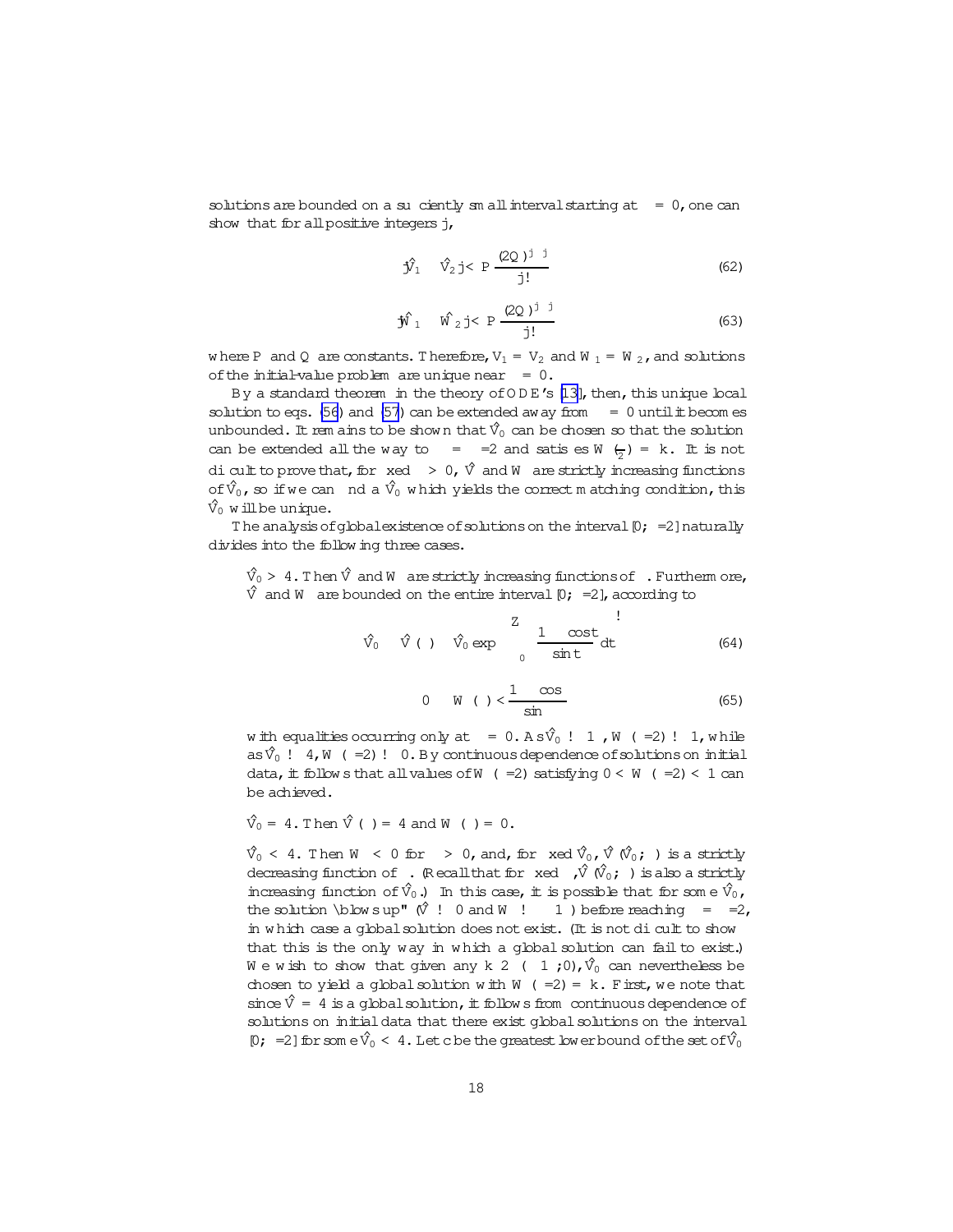<span id="page-18-0"></span>for w hich global solutions exist. Then, from the m onotonicity properties of  $\hat{V}$ , it follow s that global solutions exist for all  $\hat{V}_0$  2 (c;4). Let p be the greatest lower bound of  $\hat{V}$  ( =2) for these global solutions (so that, by m onotonicity, as  $\hat{V}_0$  ! c,  $\hat{V}(\hat{V}_0;=2)$  ! p). Then there exist three possibilities: (i) If  $p = 0$ , then it can be shown that as  $\hat{V}(\hat{V}_0;=2)$ ! 0,  $W$  (=2) ! 1, Therefore, by continuous dependence of solutions on initialdata, any value W  $( =2) 2 ( 1 ; 0)$  can be obtained by som e choice of  $\hat{V}_0$  2 (c;4). (ii) If  $p > 0$  and c = 0, then we contradict the fact that  $\hat{V}$  ( ) is strictly decreasing in . (iii) If  $p > 0$  and  $c > 0$ , then one can show, using continuous dependence of solutions on initial conditions and the fact that solutions can fail to exist globally only by  $\hat{V}$  approaching 0 at som e =2, that there exists a global solution w ith  $\hat{V}_0 = c$  and  $\hat{V}$  (=2) = p. H owever, again using continuous dependence of solutions on initial data, it then follow s that there exist global solutions w ith  $\hat{V}_0 < c$ . Thus we obtain a contradiction. Consequently, only case (i) is possible.

In sum m ary, for any  $\hat{V}_0 > c$ , we can obtain a global solution to the initialvalue problem on the interval  $[0; =2]$ , and we can uniquely choose  $\hat{V}_0$  in this dom ain in order to achieve any W (=2) < 1. (Recall that we only needed  $1 < W$  (=2) < 0.) Therefore, there exists a unique solution to the boundaryvalue problem  $(47-49)$ , and consequently a unique value of m, determ ined by [\(50\)](#page-15-0), yielding an M T S w ith the chosen  $t_0$ .

## B Lim iting behavior of m  $(t_0)$

G iven M and L, we showed in appendix A that m is determ ined by a choice of  $t_0$ . This dependence is m ediated by the  $\ln$  atching conditions" between f and V, the center and end solutions. We write

$$
X(t_0) = f(t_0; z = L=2)
$$
 (66)

$$
Y(t_0) = \frac{\theta f}{\theta z} (t_0; z = L=2)
$$
 (67)

w here f(t<sub>0</sub>;z) denotes the center solution, f(z)(see eqs.[\(44](#page-15-0)),[\(45\)](#page-15-0)), w ith f(0) =  $t_0$ . It is convenient to view X and Y as independent variables and to view m as a function ofX and Y ,

$$
m = m (X;Y)
$$
 (68)

We m ay then write

$$
\frac{dm}{dt_0} = \frac{dm}{\theta X} \frac{dX}{dt_0} + \frac{dm}{\theta Y} \frac{dY}{dt_0}
$$
(69)

In this appendix, we derive the lim it ing behavior as  $t_0$  ! 0 and as  $t_0$  ! 1 of each of the term s on the RHS of this equation, and so discover the lim iting behavior of  $m$   $(t_0)$ .

We rst exam ine how m changes with  $X$  when  $Y$  is held xed. Since m is determ ined by solving the system of equations  $(47-49)$ , and these equations are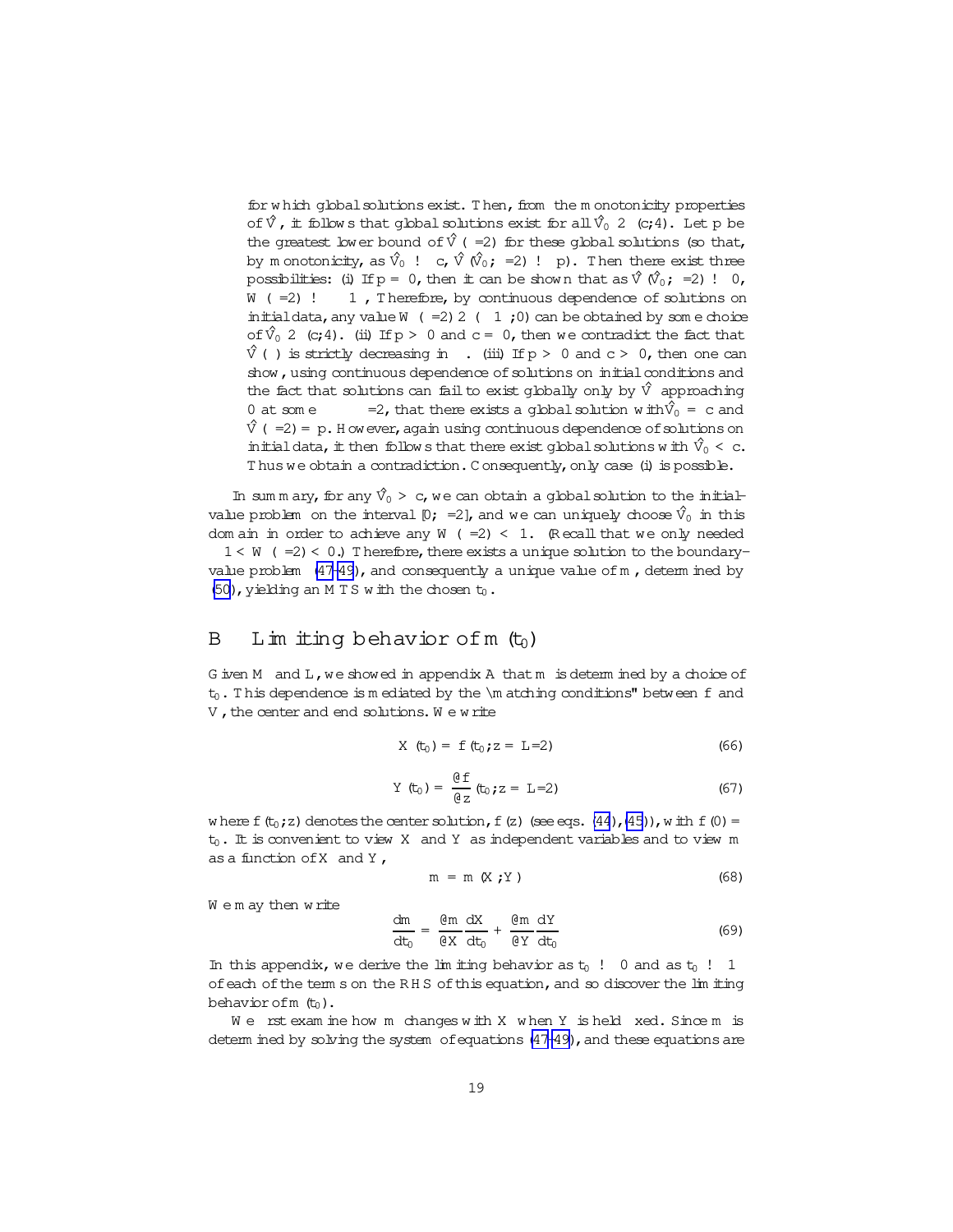<span id="page-19-0"></span>independent of  $X$ , it follow s that if  $X$  is changed, keeping  $Y$  xed, we obtain the same solution  $\hat{V}$ . From eq. [\(50\)](#page-15-0), we therefore obtain

$$
\frac{\text{dm}}{\text{d}x} = \frac{1}{\hat{v} \left( -2 \right)} \tag{70}
$$

Next, we change Y while holding X xed. Since we found in the previous appendix that  $\hat{V}$  (=2) and W (=2) are strictly m onotonically increasing functions of  $\hat{V}_0$ , an increase in Y results in a decrease in W (=2), a decrease in  $\hat{V}_0$ , and a decrease in  $\hat{V}$  (=2). By eq. [\(50\)](#page-15-0), the required m m ust increase, and so

$$
\frac{\mathfrak{G}\mathfrak{m}}{\mathfrak{g}\,\mathfrak{Y}}\,>\,0\tag{71}
$$

For the rem aining term s, we need to refer to the implicit solution [\(44](#page-15-0)) and [\(45\)](#page-15-0) for  $f(z)$ , as well as the rst integral of eq. [\(37\)](#page-14-0)

$$
\frac{\theta f}{\theta z} (t_0, z) = \frac{s}{1 - \frac{t_0}{f (t_0, z)}}
$$
(72)

By taking the derivatives with respect to  $t_0$  of the im plicit solution [\(44](#page-15-0)) and the rst integral  $(72)$  we obtain, respectively,

$$
\frac{dX}{dt_0} = \frac{X}{t_0} \frac{L}{2t_0} \frac{r}{1 + \frac{t_0}{X}}
$$
 (73)

$$
\frac{\text{d}Y}{\text{d}t_0} = \frac{2L}{4X^2} \tag{74}
$$

A lthough our know ledge of dm =dt $_0$  is lim ited by the fact that we have only qualitative know ledge of  $@m = @Y$ , eq. (71), we can nevertheless derive its exact behavior in the lim its  $t_0$  ! 0 and  $t_0$  ! 1 . W hen  $t_0$  L, the im plicit solution for f yields, to lowest order,

$$
X \quad \frac{L}{2} + \frac{t_0}{2} \log \frac{t_0}{L} \tag{75}
$$

im plying

$$
\frac{dX}{dt_0}
$$
  $\log \frac{t_0}{L}$  ! 1 as t<sub>0</sub> ! 0 (76)

On the other hand, since  $0 < \theta f = \theta z (t_0; z) < \theta$ ,

$$
t_0 < X < t_0 + L = 2 \tag{77}
$$

Then eq.  $(73)$  gives

$$
\frac{dX}{dt_0} : 1 \text{ as } t_0 : 1
$$
 (78)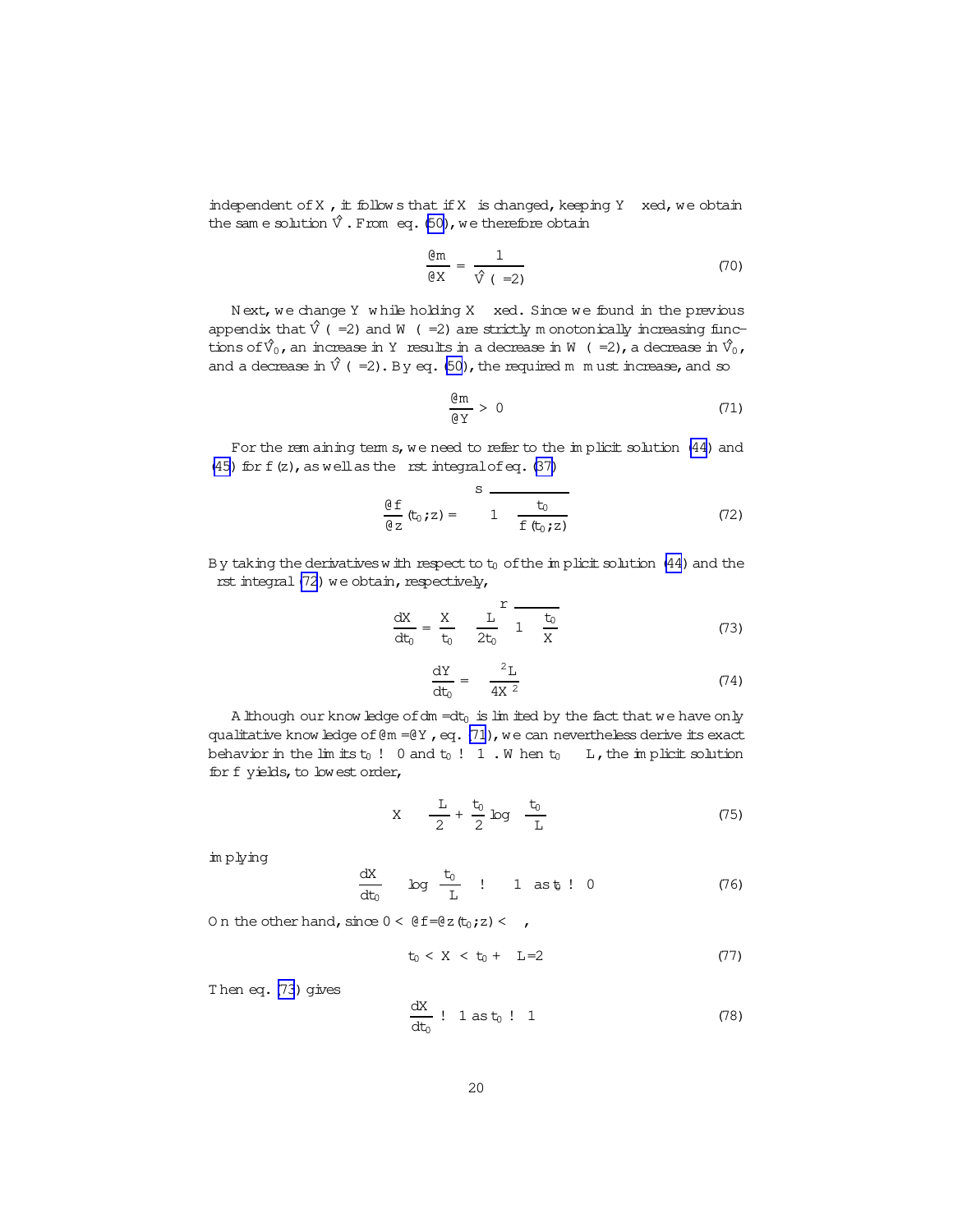<span id="page-20-0"></span>Since, by the above, X ! L=2 as  $t_0$  ! 0 and X ! 1 as  $t_0$  ! 1, we have from  $eq. (74)$ 

$$
\frac{dY}{dt_0} : \frac{1}{L} \text{ as } t_0 : 0
$$
\n
$$
0 \text{ as } t_0 : 1
$$
\n(79)

A coording to eq.  $(72)$ ,

Y ! 
$$
ast_0 : 0
$$
  
0  $ast_0 : 1$  (80)

Now, applying a result of the previous appendix,  $\hat{V}$  ( $=$ 2) approaches som e value between 0 and 4 in the rst lim it, and  $\hat{V}$  (=2) goes to 4 in the second lim it. Thus

$$
\frac{\text{Qm}}{\text{QX}} : \qquad \frac{1}{4} \quad \text{as} \quad t_0 : 0
$$
\n
$$
\frac{1}{4} \quad \text{as} \quad t_0 : 1
$$
\n
$$
(81)
$$

Retuming to eq. (69), we have that

$$
\frac{dm}{dt_0} : 1 \text{ as } t \to 0
$$
 (82)

whereasm approaches a nite limiting value,  $m_1$ , as  $t_0$  ! 0 (since there are no special di culties encountered in solving (47-49) when  $\theta f = \theta z (L = 2) = 1$ . In the other  $\lim_{x \to \infty} x$  we have  $\sin p$  y

$$
\frac{dm}{dt_0} : \frac{1}{4} \text{ as } t_0 : 1
$$
 (83)

Finally, note that when  $m = 0$ , we can explicitly solve for V (), nding that (log V)<sup>0</sup>( $=$ 2) = 1. However, it is impossible to choose  $t_0$  in order to satisfy the corresponding m atching condition  $\theta f = \theta z (L = 2) = 1$ . Thus there exists no M T S con ned to the null hypersurface N when  $m = 0$ .

The above results in ply that  $m(t_0)$  has the behavior described in section 4 (see gure 2 above).

### R eferences

- [1] S.W . Hawking and G.F.R. Ellis, The large scale structure of space-time, C am bridge U niversity P ress (1973).
- [2] R. Penrose, in B lack H oles and Relativistic Stars, ed. R M . W ald, U niversity of Chicago Press (Chicago, 1998).
- [3] R M . W ald, gr-gc/9710068
- [4] R.Penrose, Riv. Nuovo Cimento 1, 252 (1969).
- [5] K.S. Thome, in M agic W ithout M agic: John A rchibald W heeler, ed. J. K lauder, W H. Freem an (San Francisco, 1972).